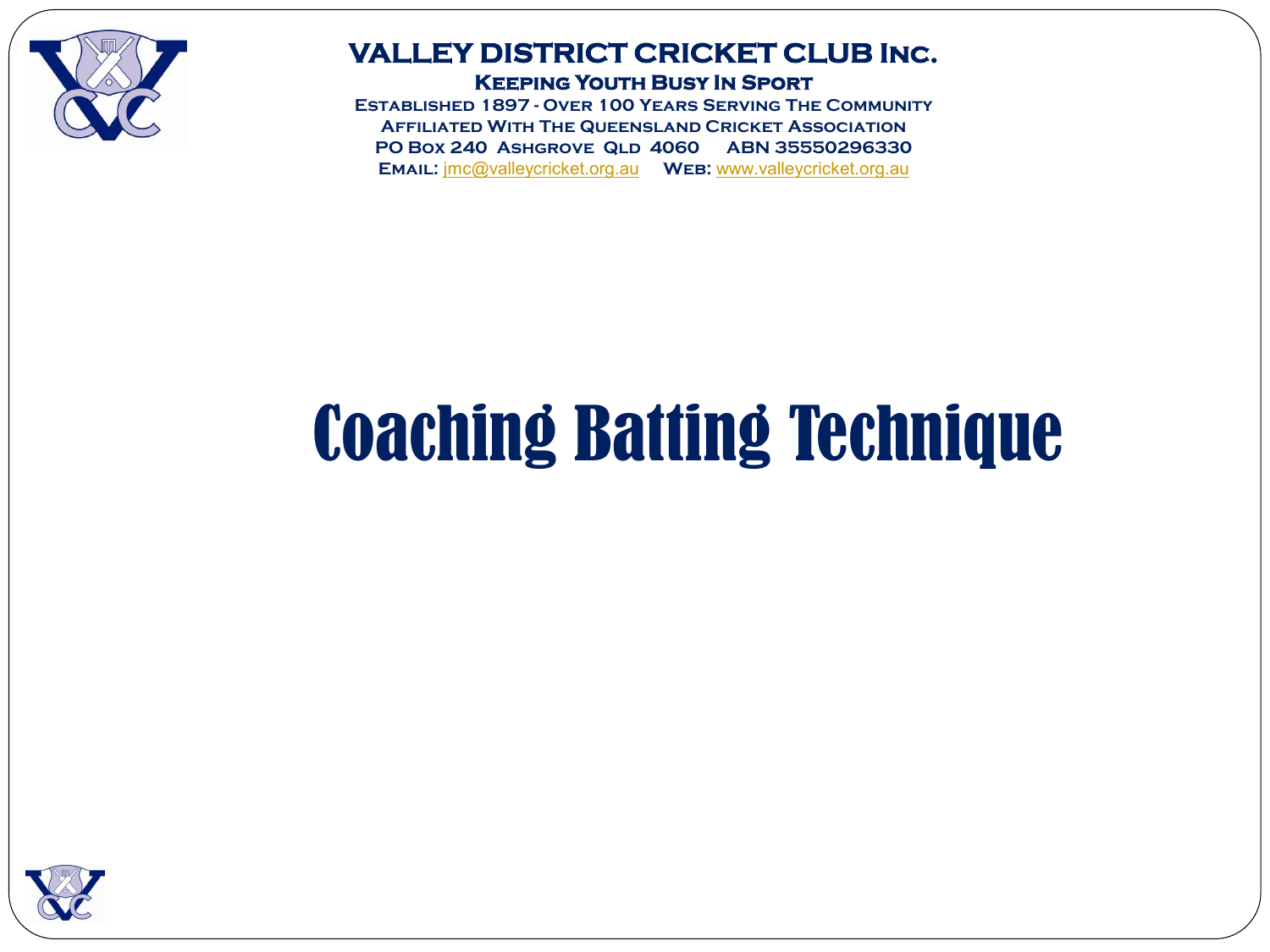• Only through discipline may the master reveal himself

**[Wolfgang Goethe](http://www.brainyquote.com/quotes/quotes/d/davebrubec261196.html)** 

• The more technique you have, the less you have to worry about it. The more technique there is, the less there is. [Pablo Picasso](http://www.brainyquote.com/quotes/quotes/p/pablopicas403128.html)

• The most perfect technique is that which is not noticed at all.

[Pablo Casal](http://www.brainyquote.com/quotes/quotes/p/pablocasal383201.html)

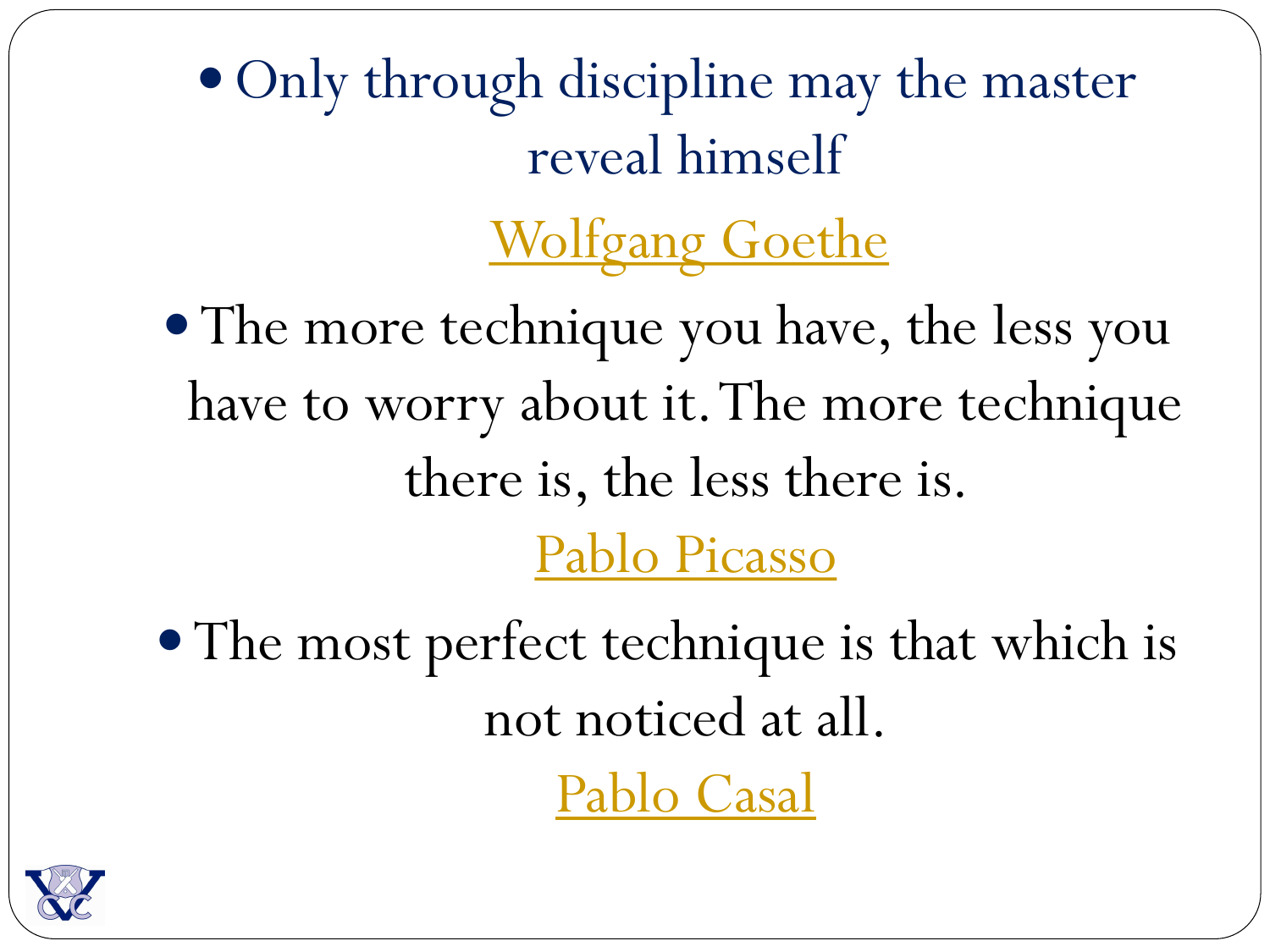# The Role of the Coach

- As Coaches we need to have a thorough understanding of all the components of technique within any given shot.
- Without this basic knowledge of Technique you can't coach a player effectively.
- Know what perfection looks like!
- With this Technical knowledge you can step in and make a positive difference when a player needs help.

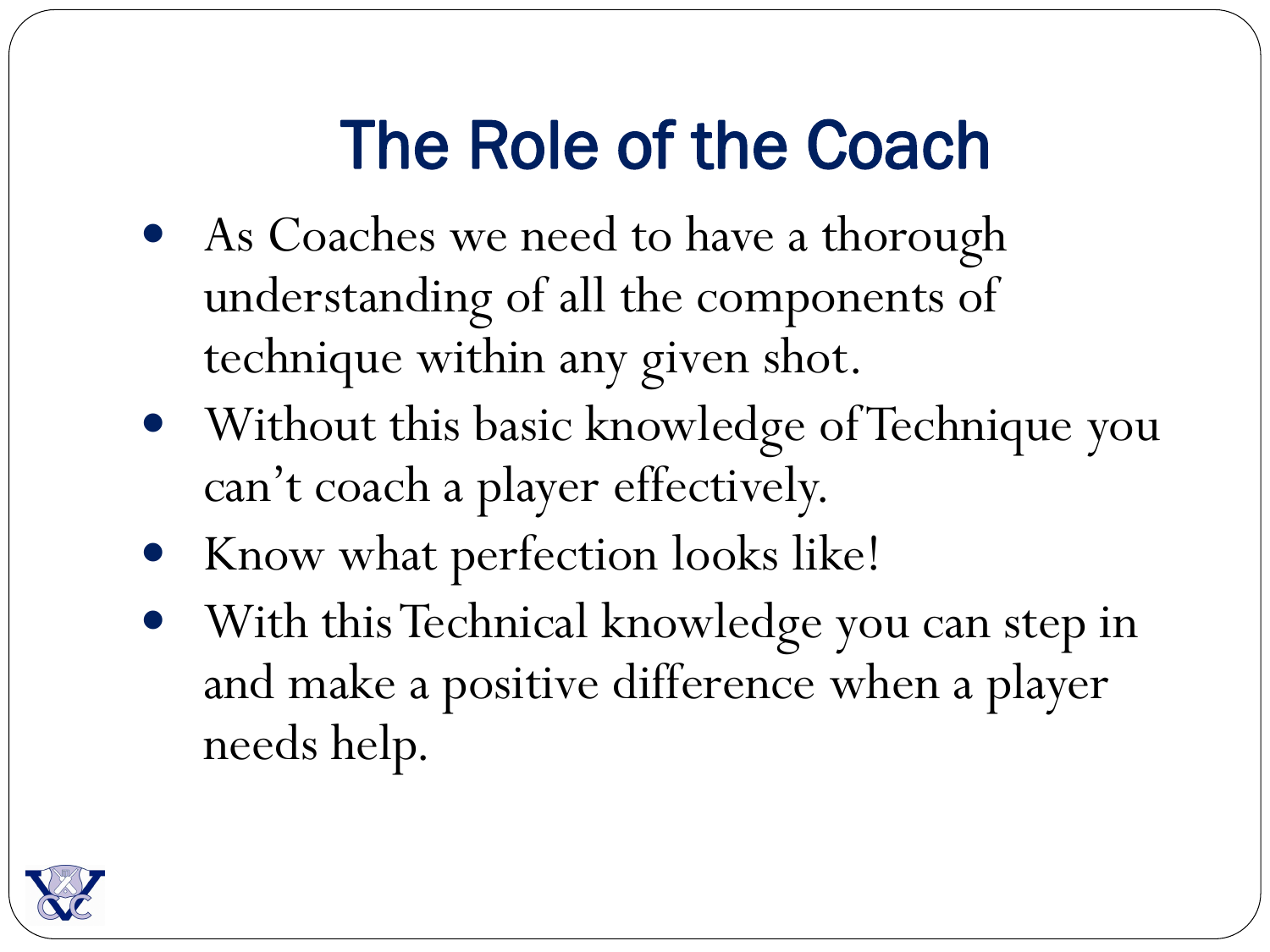# Communicating your knowledge

- To be able to get your coaching points across to a player effectively you need to be a good communicator.
- To be a good communicator you need to build good working relationships with the players you work with, where player and coach can work in harmony.
- To build a good player coach working relationship the coach need to fully understand his/her self and be able to quickly understand there players they are working with.

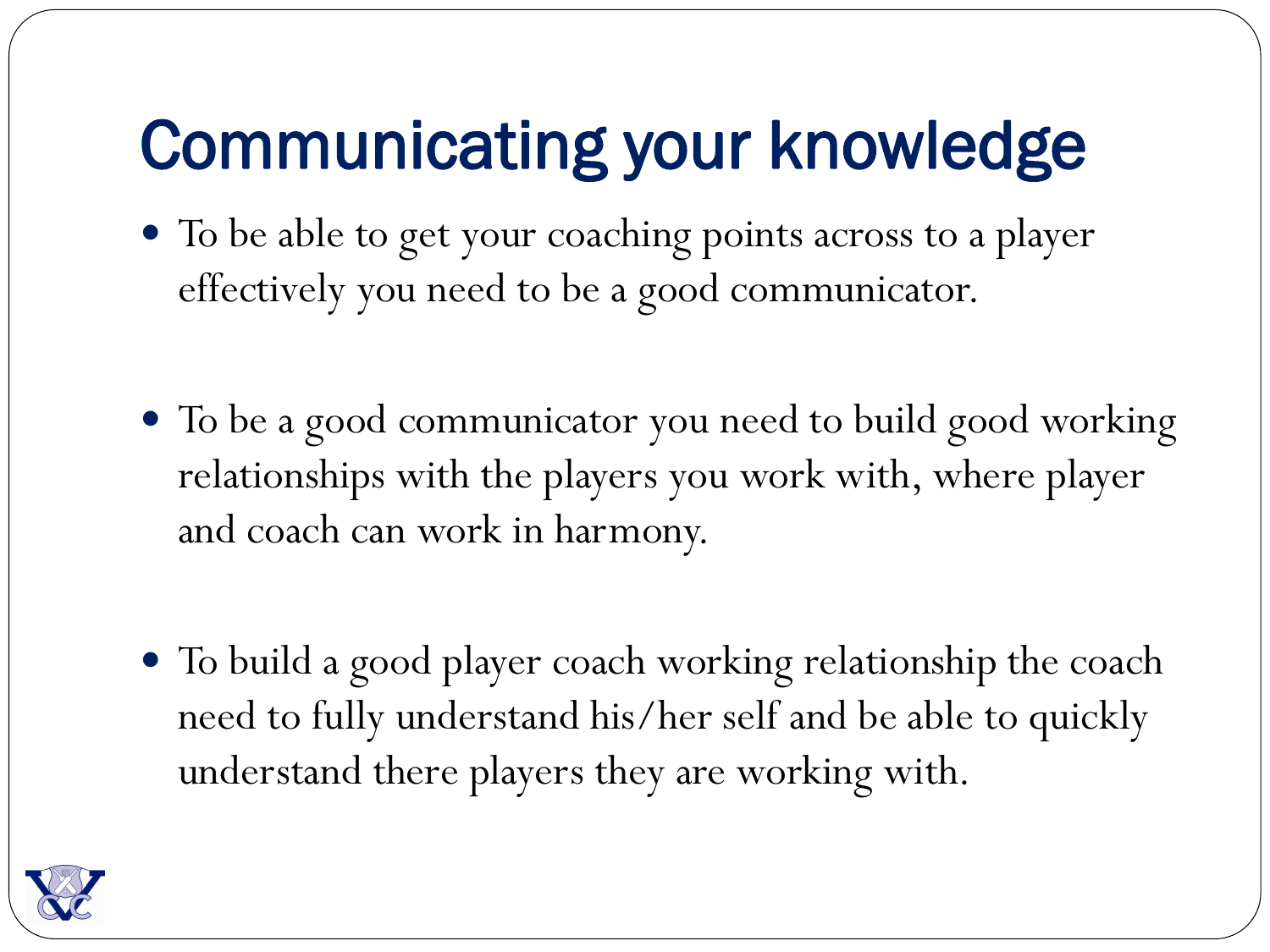# Fast Development of your players.

The following areas can speed up the building of player coach relationship and ultimately effective communication.

- Knowing your and your players MBTI type. (Character Type)
- Having a good Understanding of the various questioning styles
- Knowing you players Learning styles.
- Knowing your players Learning preferences. ( VAK'S)
- Exercise humor where possible. (Ice breaker & Enjoyment)

Is no good being a very knowledgeable cricket coach if you can't communicate effectively.

Building the RELATIONSHIP and good COMMUNICATION are essential for quick development of a player to their full potential.

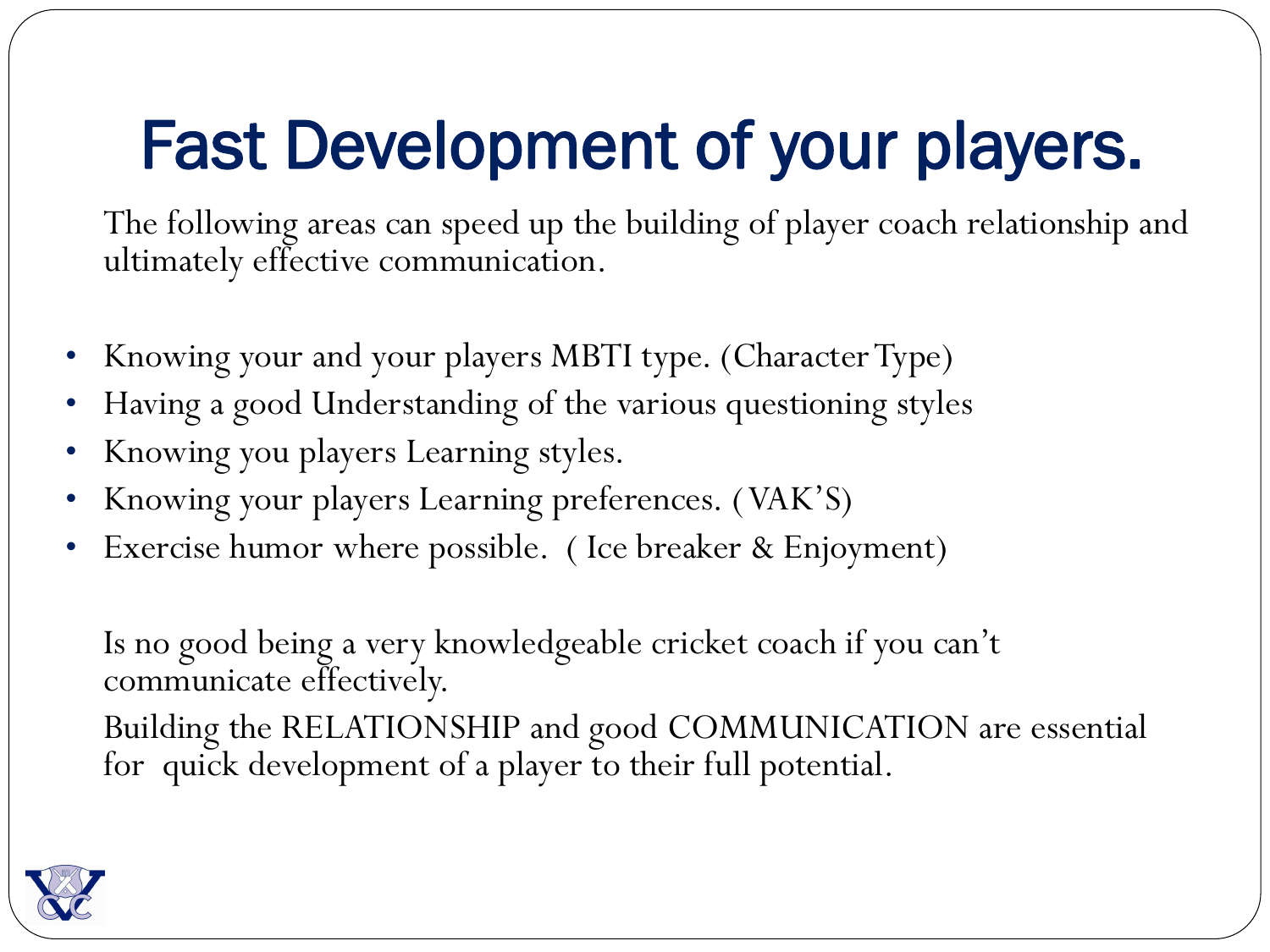# Regular Reflection

As a coach always reflect on your sessions so you can constantly strive to improve.

• It's not what you say it's the way that you say it.

• It's not what you do it's the way that you do it.

THAT'S WHAT GETS RESULTS.

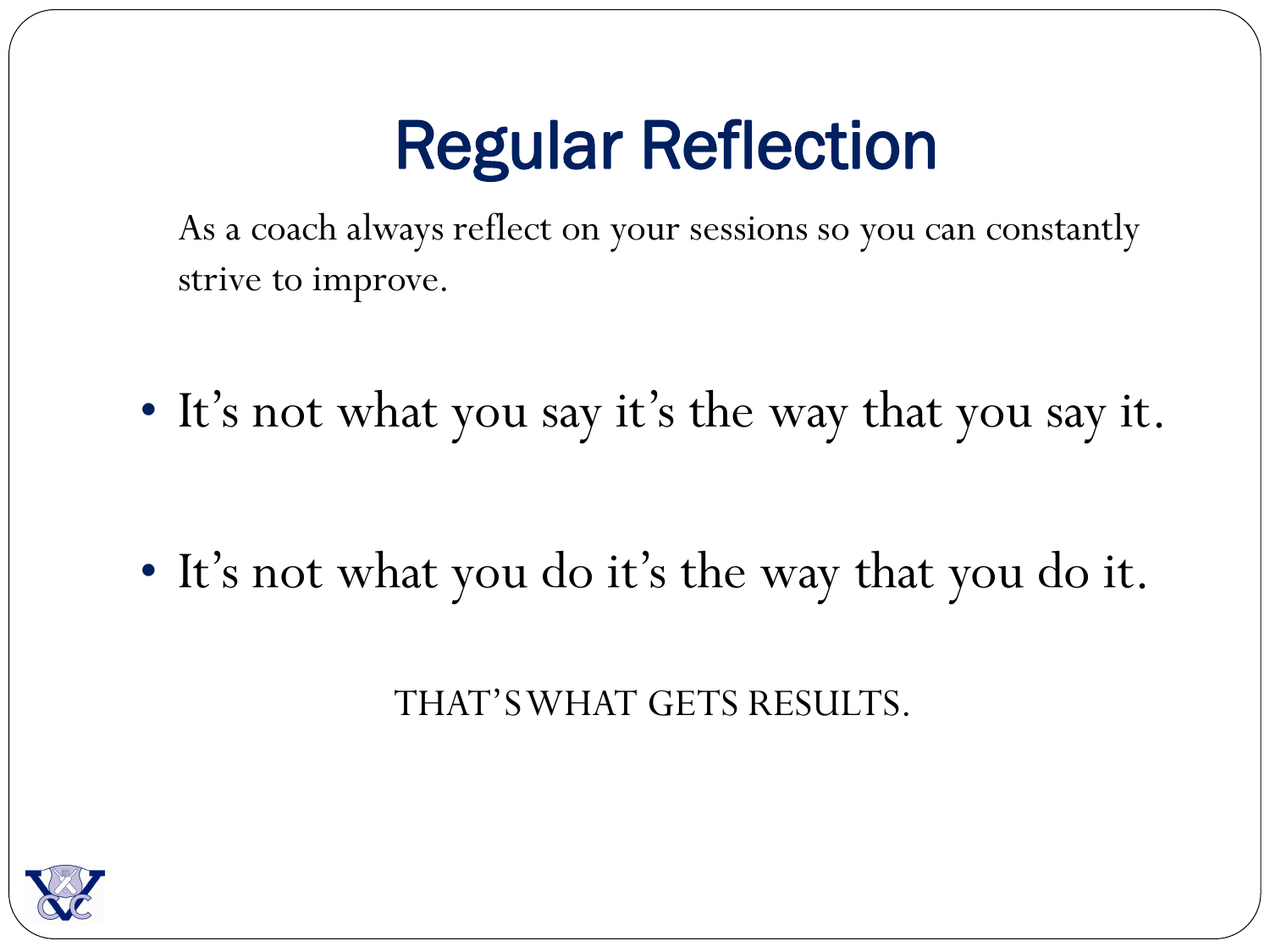### To correct a student's technique the coach must:

- Have a specific reason for changing it
- Know precisely what needs to be changed
- Identify the source of the technical fault
- Adjust technique in order of priority
- Demonstrate and explain correct technical change
- Explain the benefits of technical correction (i.e. how the fault is limiting the development of the player's potential).
- Patiently correct the technique and let the player feel and see the improvement in his/her shots.

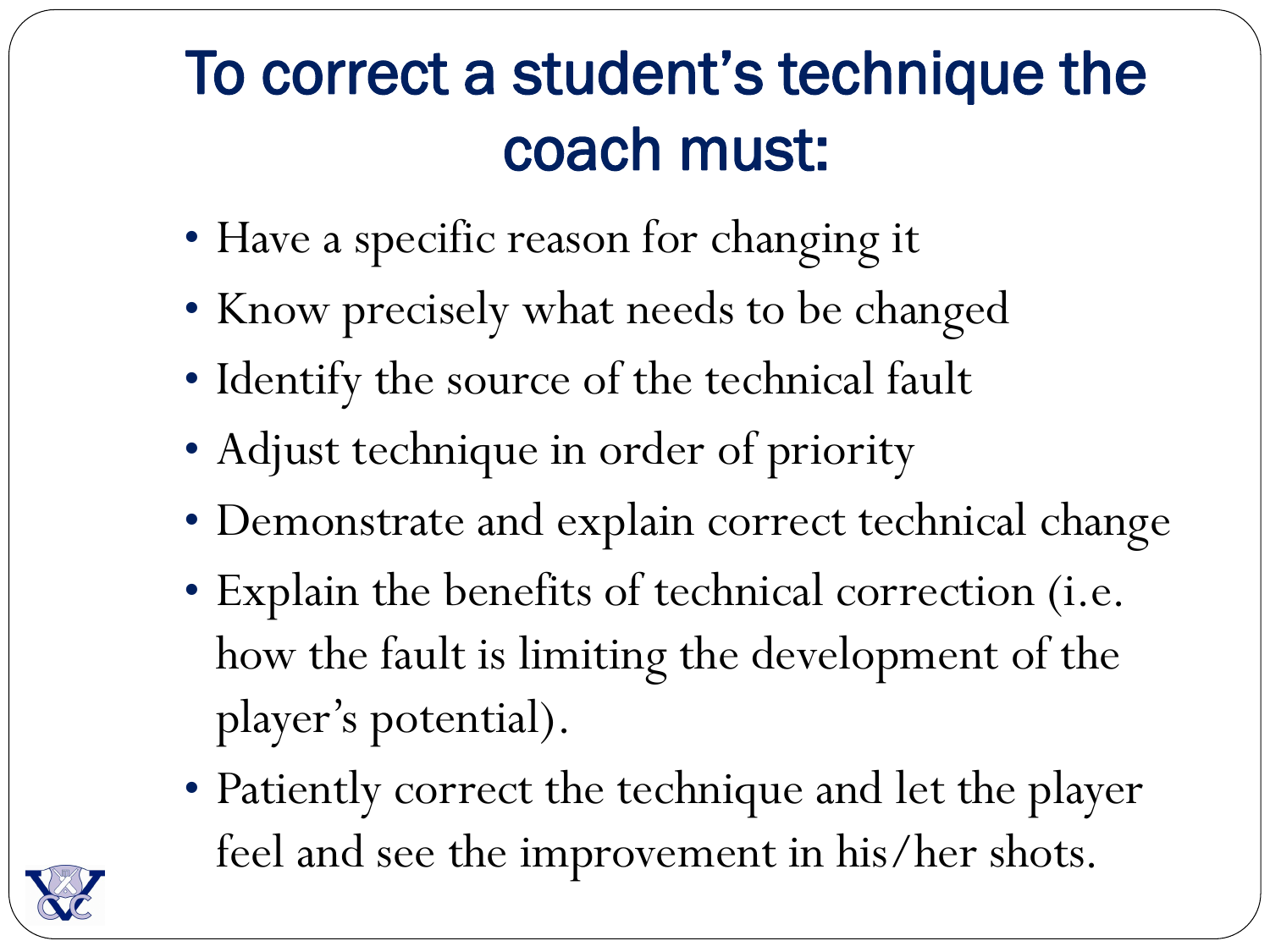### Identifying a Fault in Technique

- To fix a technical fault you need to find its source.
- The fault needs to be identified to the player, otherwise it is impossible for the problem to be corrected.
- Fully taking in this negative information (the fault) is the premise to the player grasping and implementing the change of technique.
- The fault serves as a reference point, so you and the player know what to address, at what point in a sequence, how to correct it and why.
- If players understand these things, they are provided with the awareness and reference points to sort things out in the future should the same fault arise again.

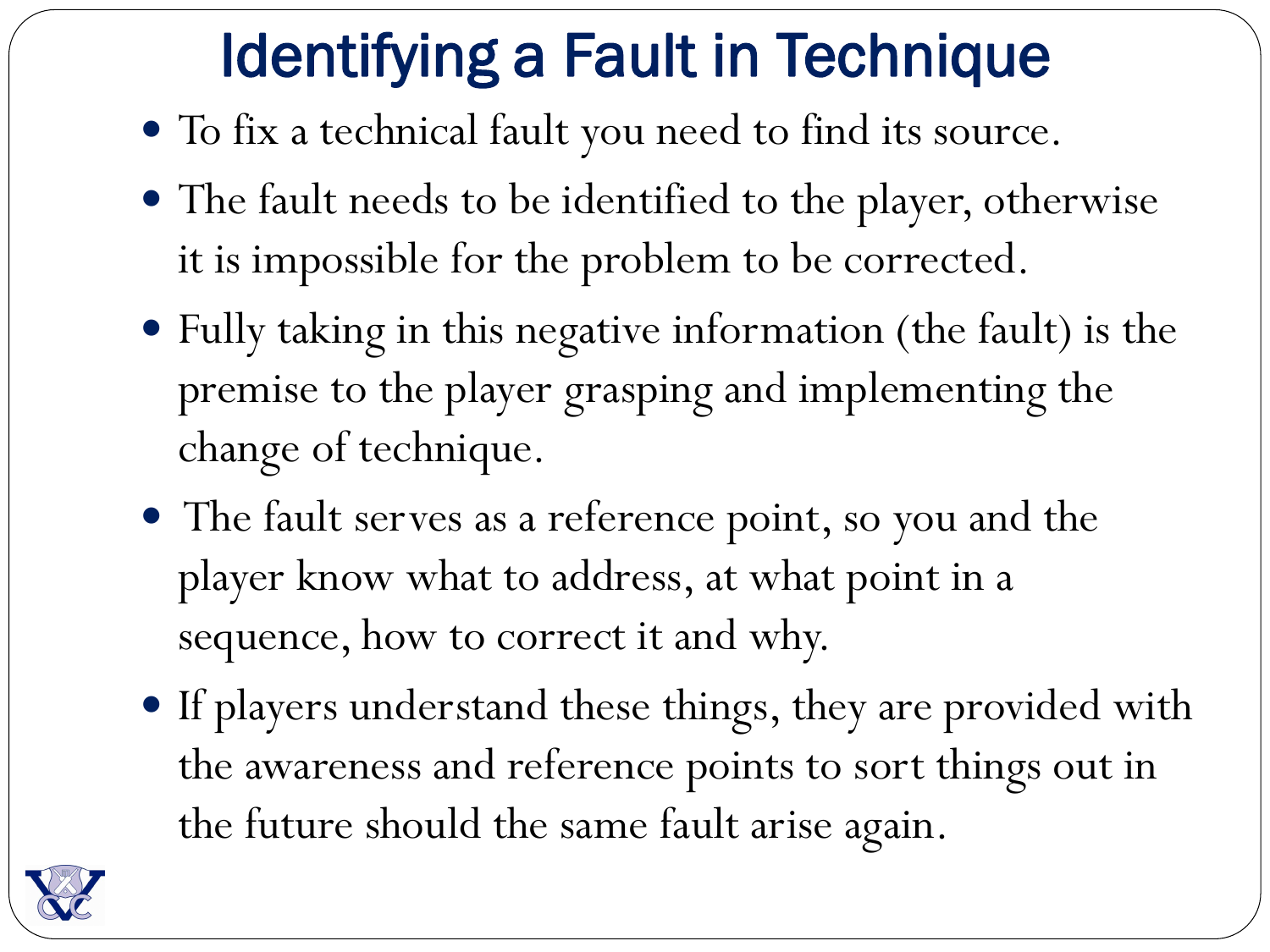### Key stages to analyze technique

- Set up ( Grip stance )
- Backswing ( Most Important part of Technique)
- Leaning in and stepping forward or backward
- Contact with the ball
- Completion of shot

In all the above phases of the stroke components of Technique should lead to perfect BALANCE & ALIGNMENT coupled with a full COMPLETION OF SHOT.

This is the ABC of correct Batting technique and what all great players do very well.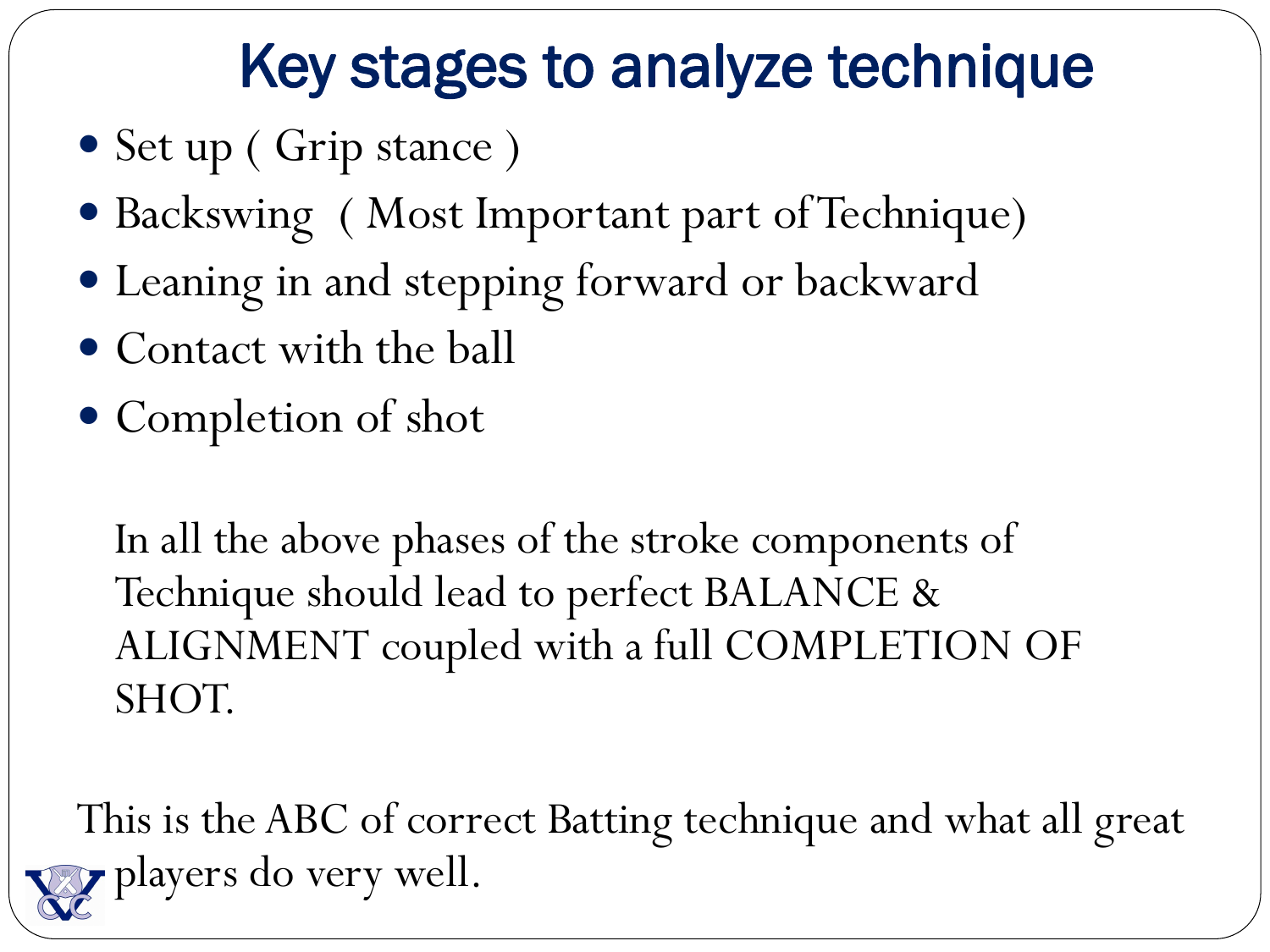# A,B,C of Batting

- Alignment
- Balance
- Completion of shot Broad Focus
- When accessing a batters technique you need to monitor the following areas.
- With in these areas you adjust the various components of technique to achieve the the ABC'S of batting. - Narrow focus

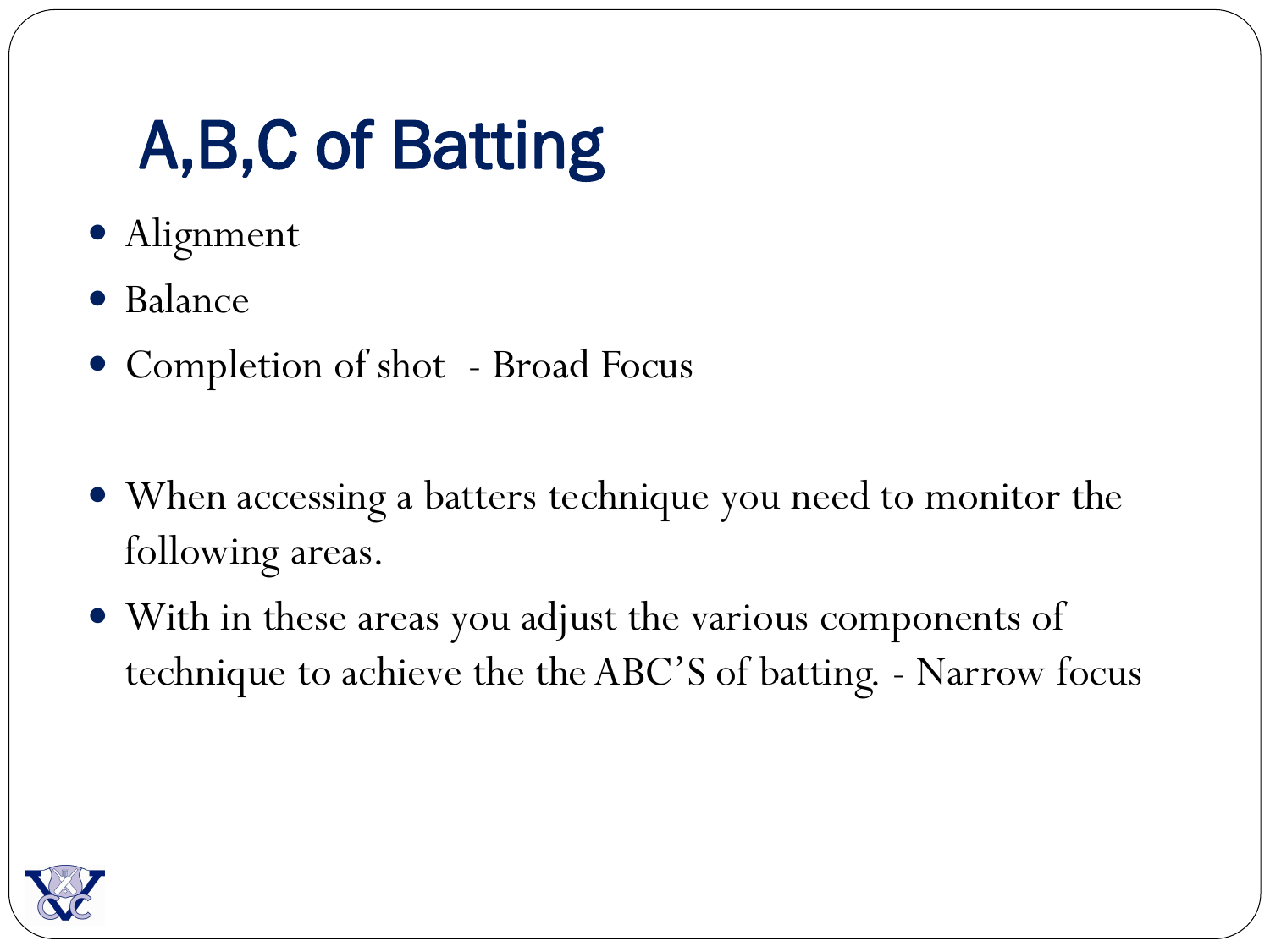# Alignment- Balance-Completion

- Alignment Direction
- Alignment of the various body parts allows the bat to swing in a straight line from the top of the Back Swing to the target area.
- Balance= Control & Power
- Allows you to control your shots.
- Completion of shot = Consistency & Good Contact
- Makes shots more consistent and also lengthens the hitting zone allowing you good contact with the ball.

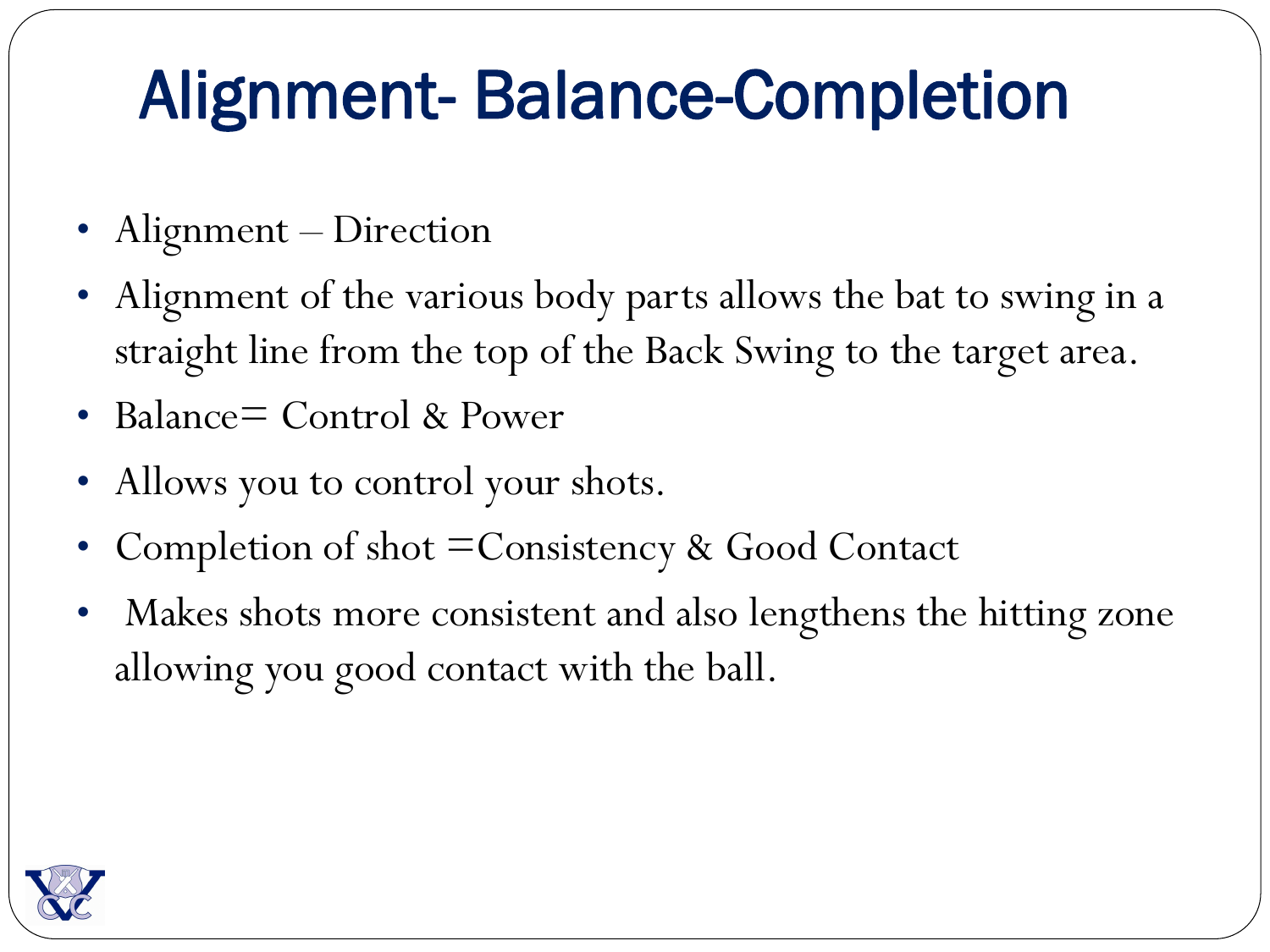### Always coach Front Foot Attacking Drives First

WHY? This procedure encourages

- High backswing
- Full Completion of shot with high hands/Elbow
- Good momentum in to the shot
- Good Technique ( You can play a defensive with a flawed technique but to play an attacking drive, those flaws can be exposed and corrected)

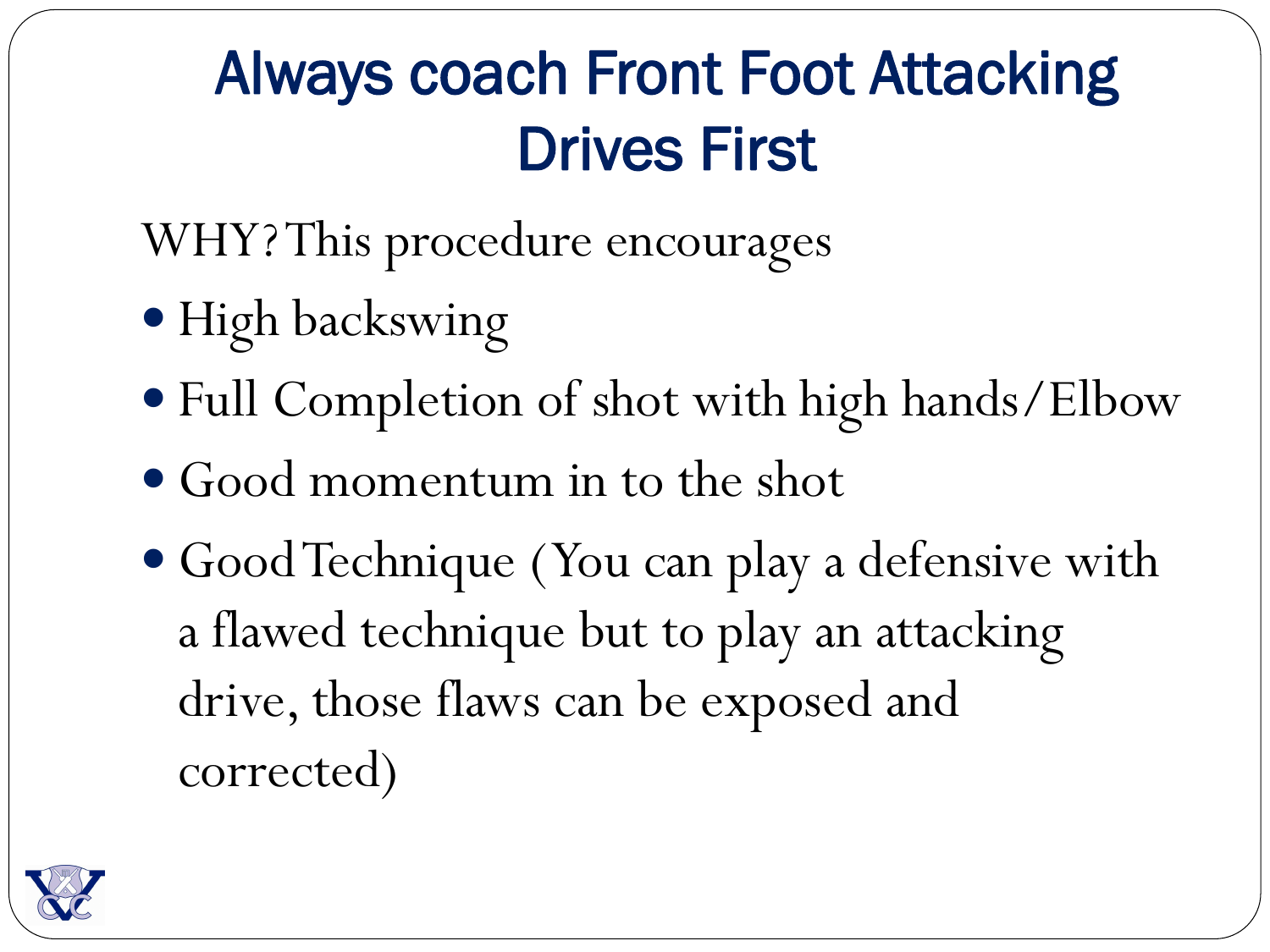# First Master Playing Straight in the V

The best shot to teach first is: Front Foot On Drive Why?

- Because it encourages good Balance & Alignment.
- The head stays wicket to wicket and the feet are encouraged to be well aligned rather than blocked off.
- The head is encouraged to the ball rather than the shoulder. ( This minimises tipping to the off side)

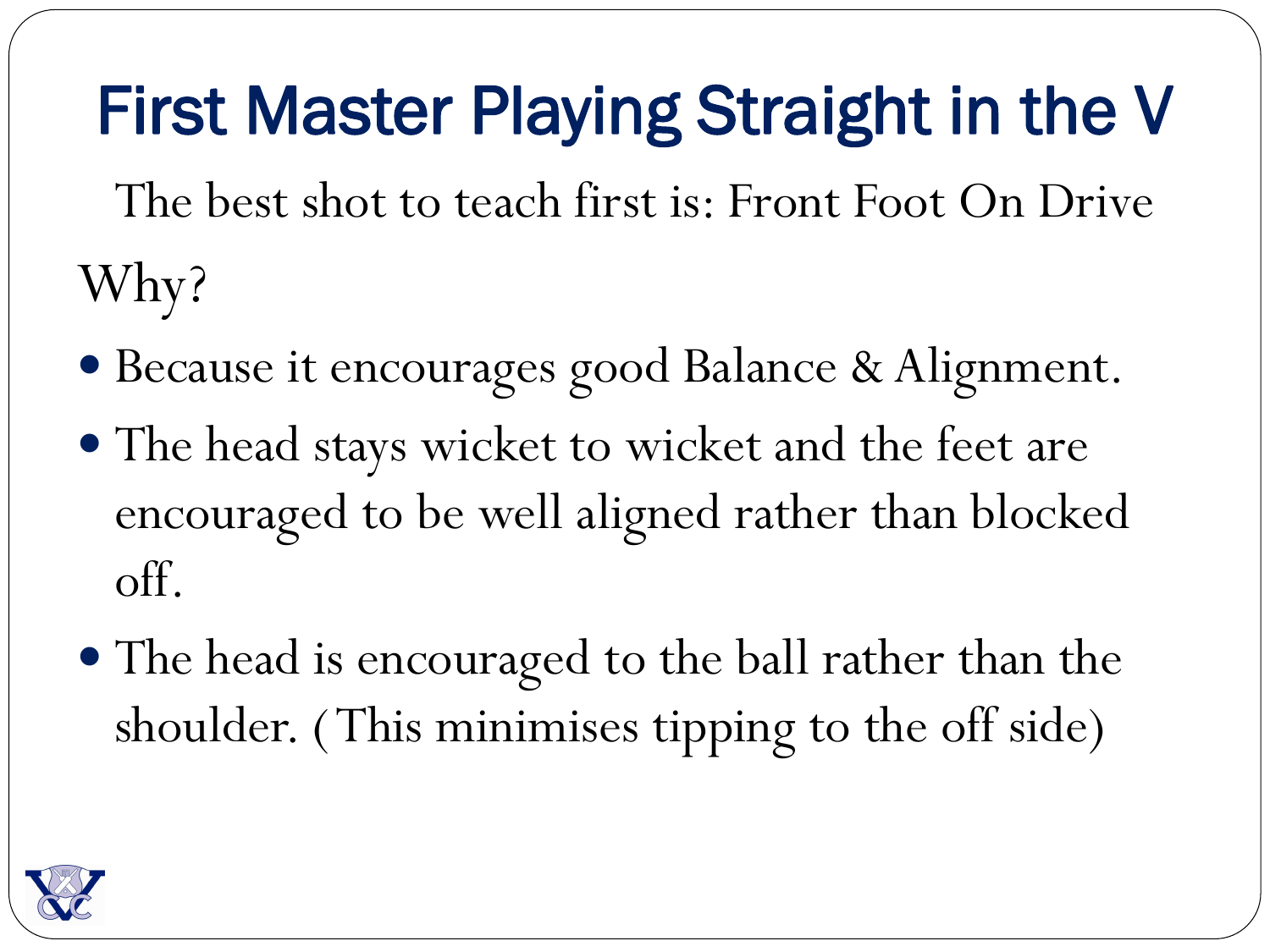### Constructing the foundations of Batting Technique.

The key shots to construct first when building a players batting technique are :

- Front Foot Drives ( off Straight & on )
- Back Foot Drives ( off Straight & On )
- Forward Defence
- Back foot Defence.

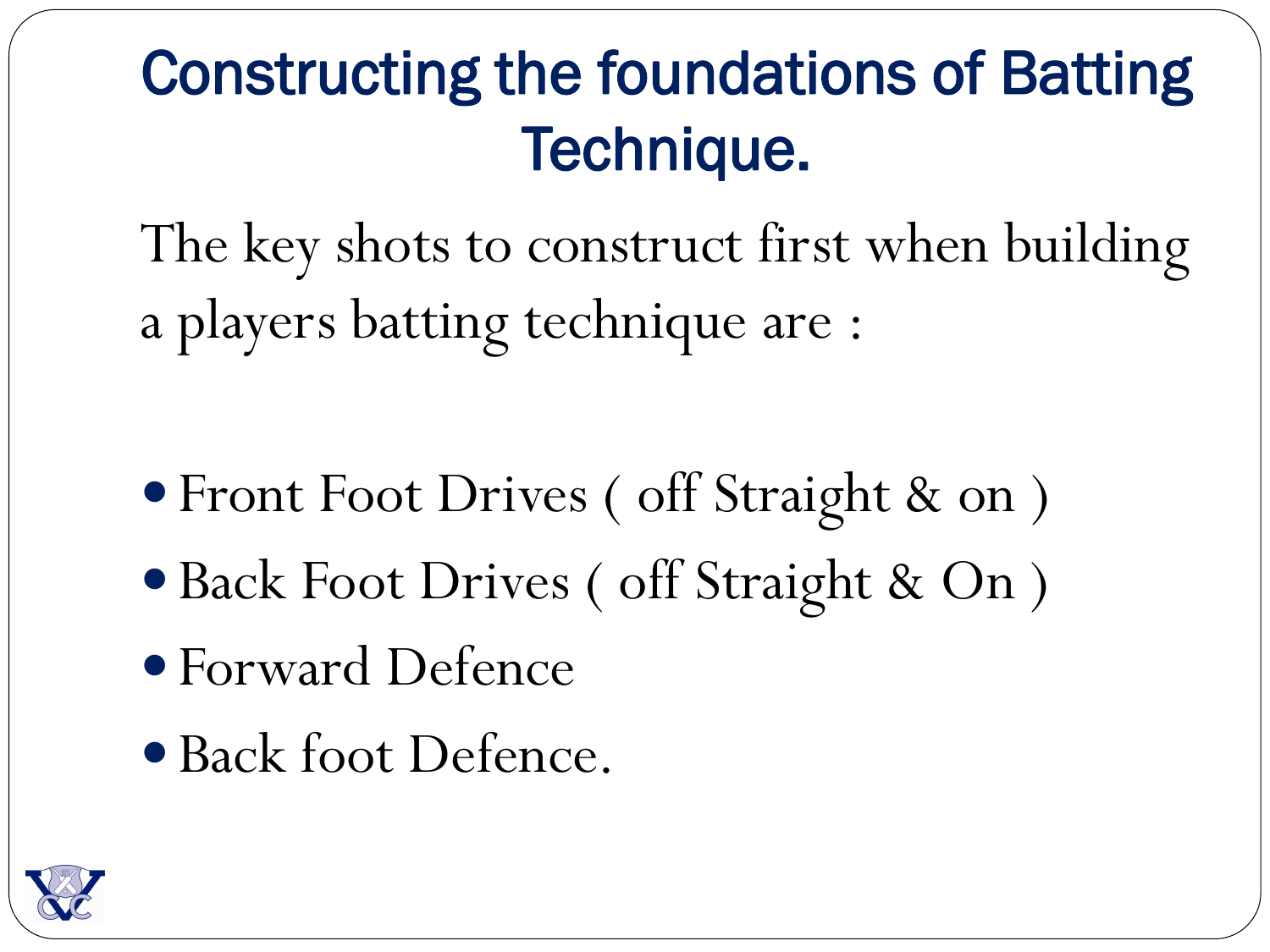# Repetition of perfection is the key!

- Repetition of perfect technique over prolonged periods of time against all angles of feed or delivery results in fast development of skill levels.
- Repetition develops the following key areas of batting:
- Muscle Memory Know what perfection feels like with ability to reproduce it.
- Prolonged periods of focus.
- Patience.
- **Concentration**
- Discipline
- Work Ethic
- Mentally tough training environment.
- Attention to detail and an understanding of your own technical development
- Finally the ability to self correct your own faults

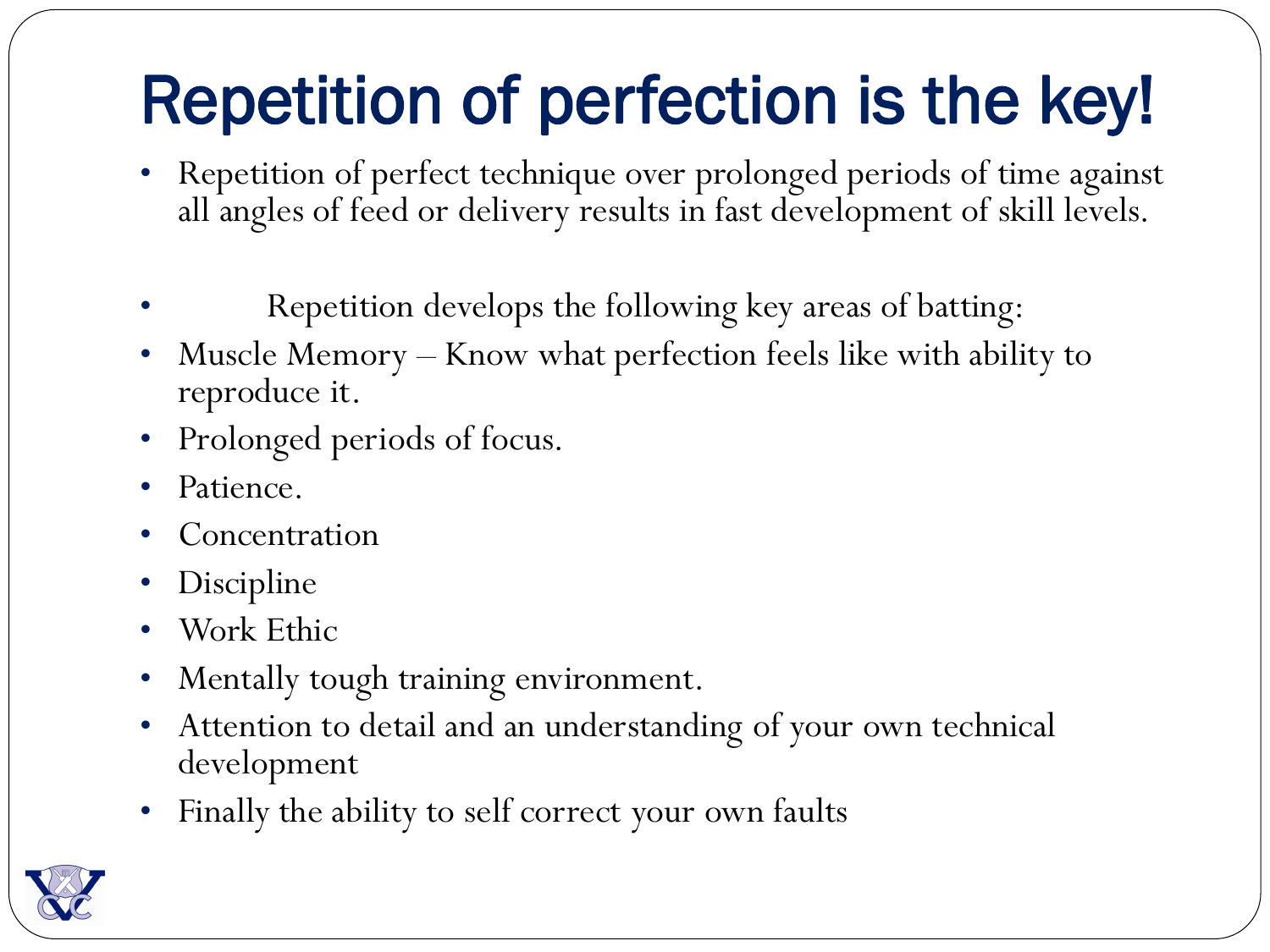# Components of Technique

### Grip /Stance







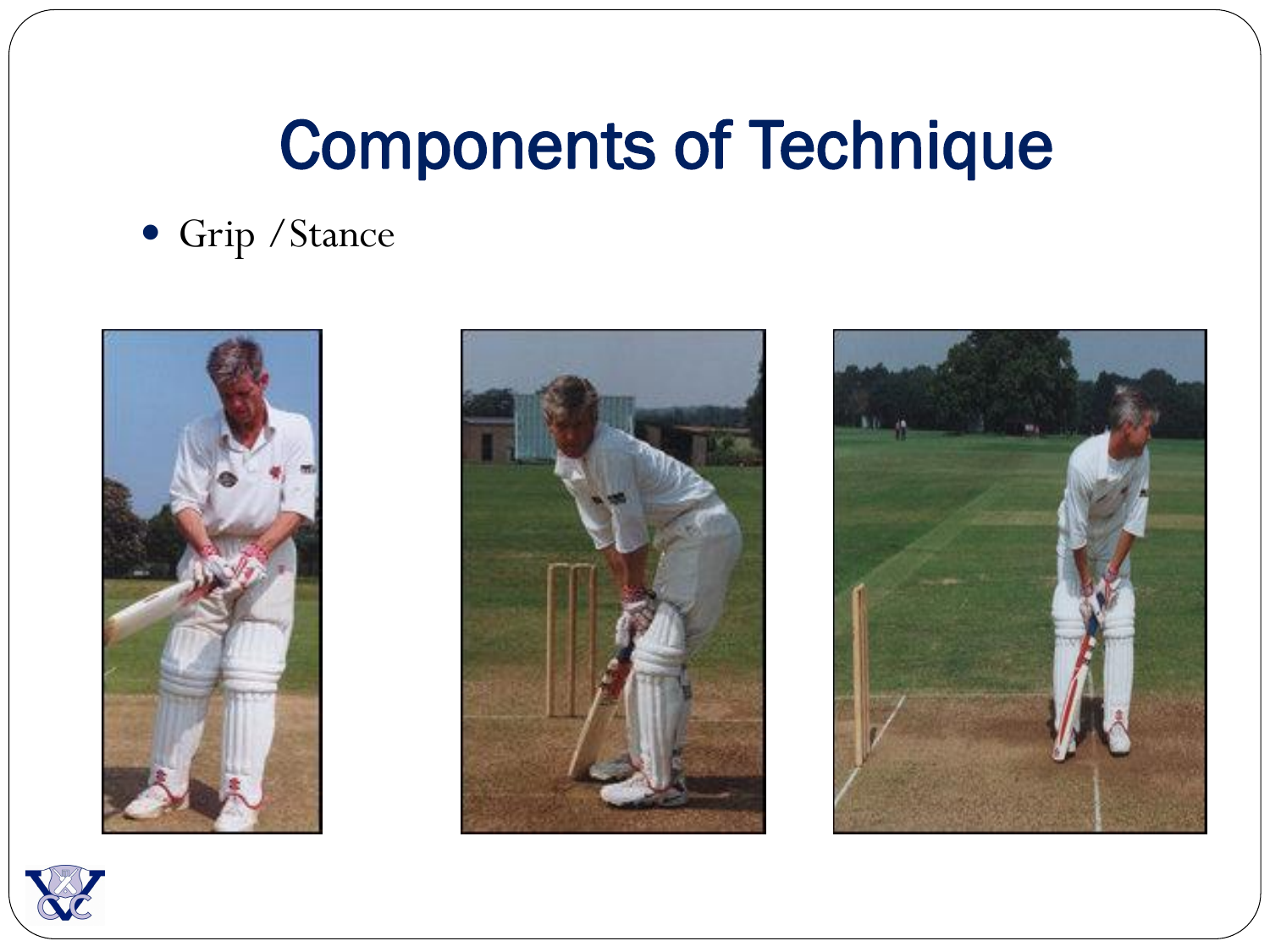### **Backswing**

A poor backswing is the source of most Batters dip in form.







- BACK SWING SHOULD GO BACK OVER OFF- STUMP OR SLIGHLY WIDER
- ULTIMATELY THE HEAD SHOULD LEAN TOWARDS THE BALL.

Back Swing should NEVER go back over middle or Leg stump. Leading shoulder should NEVER point directly towards the ball.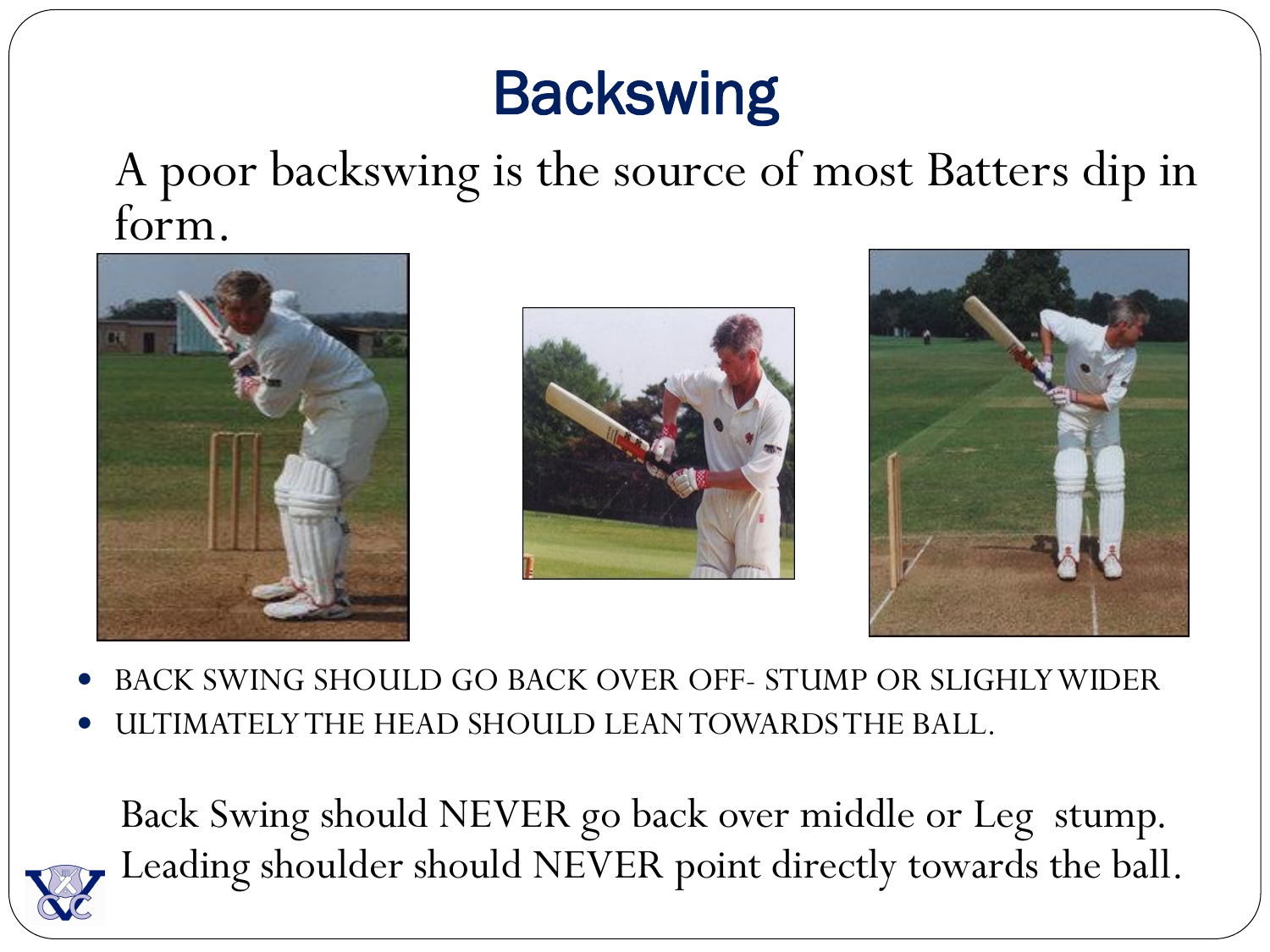## Leaning in Stepping Forward



OFF / STRAIGHT DRIVE On Drive



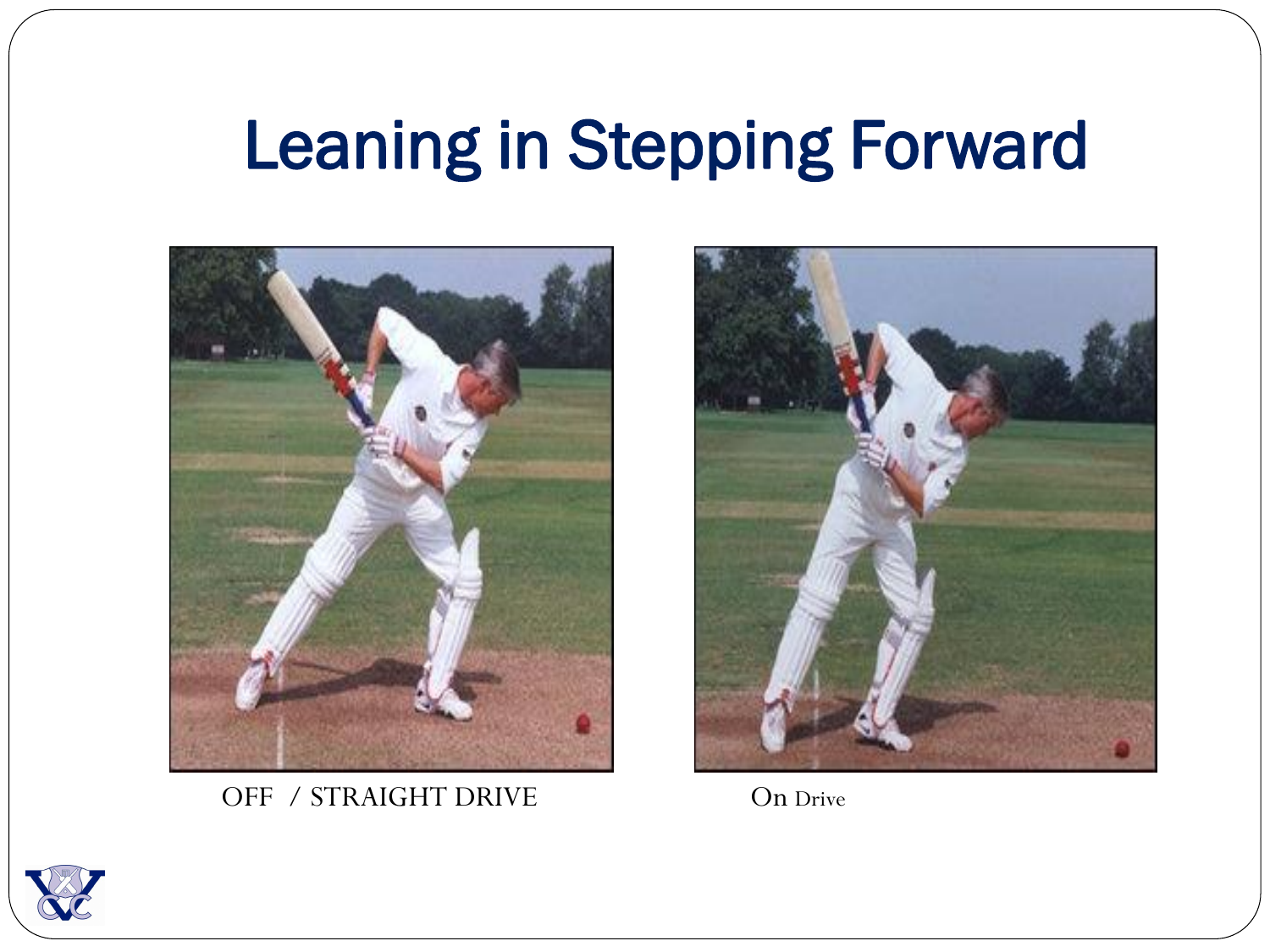### Leaning in and stepping Back & Across



Off / straight Drive On drive



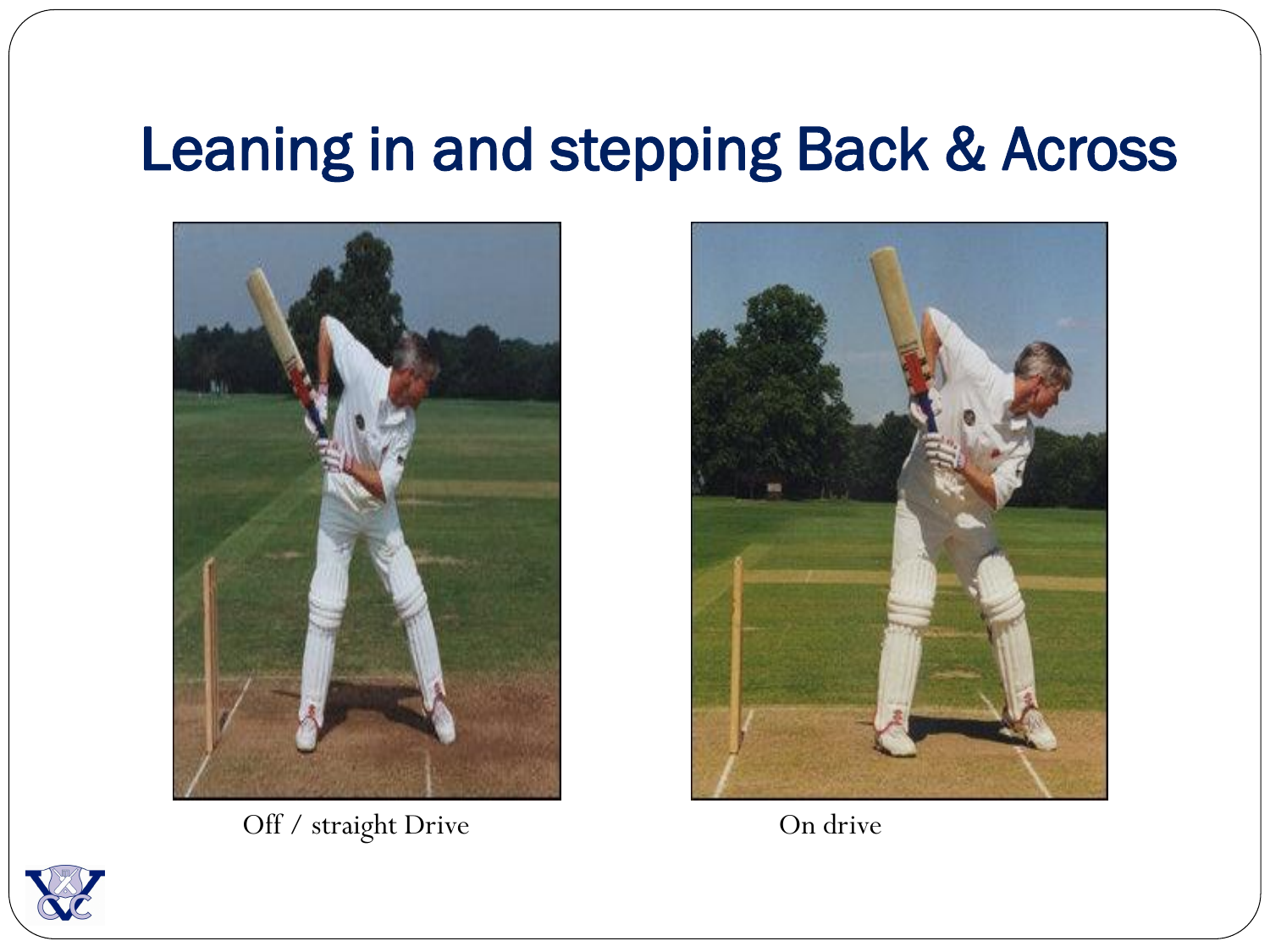### Contact With Ball







Defence

#### On Side Defence Straight Off / Straight Defence

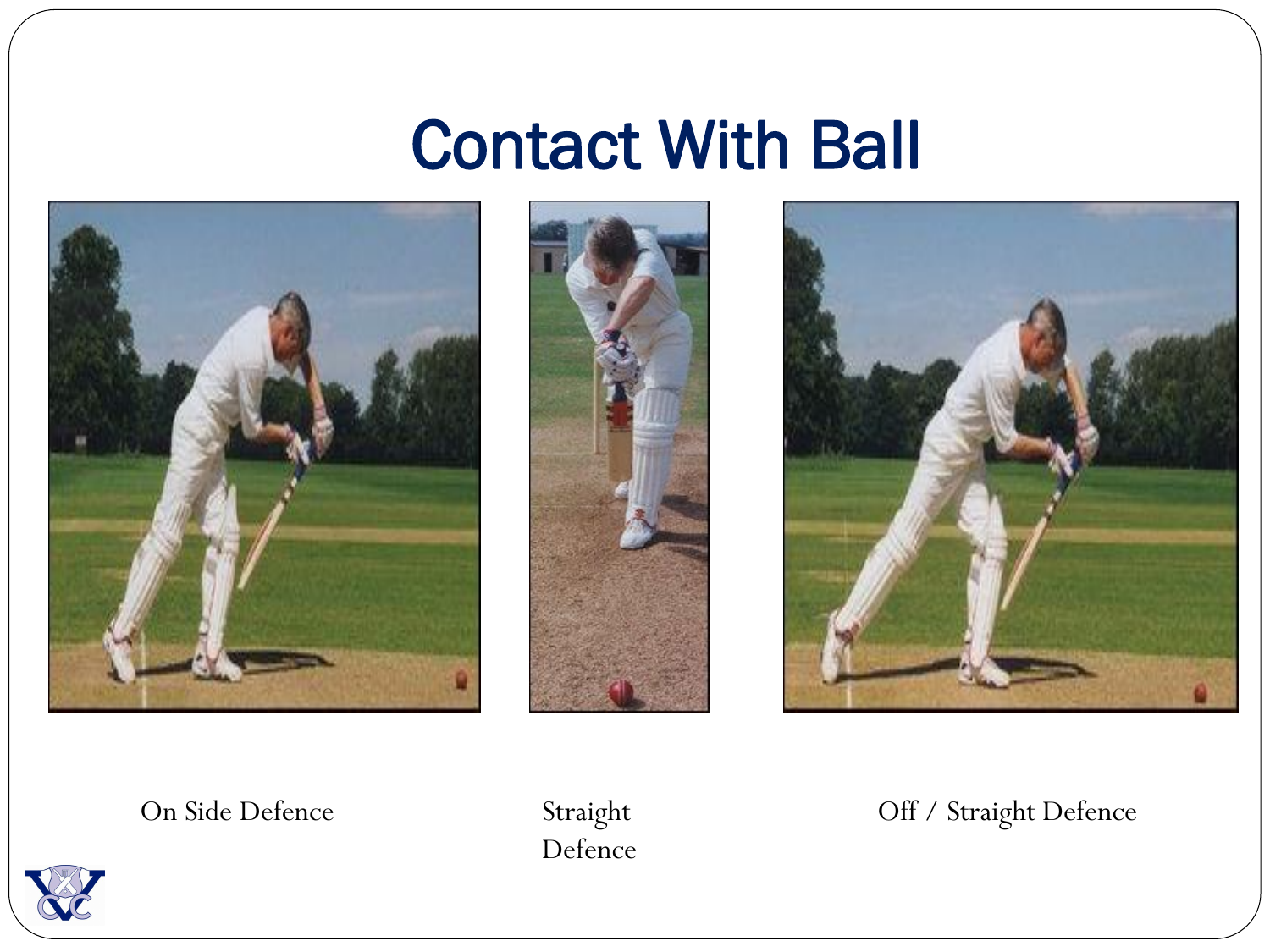### Completion of shot











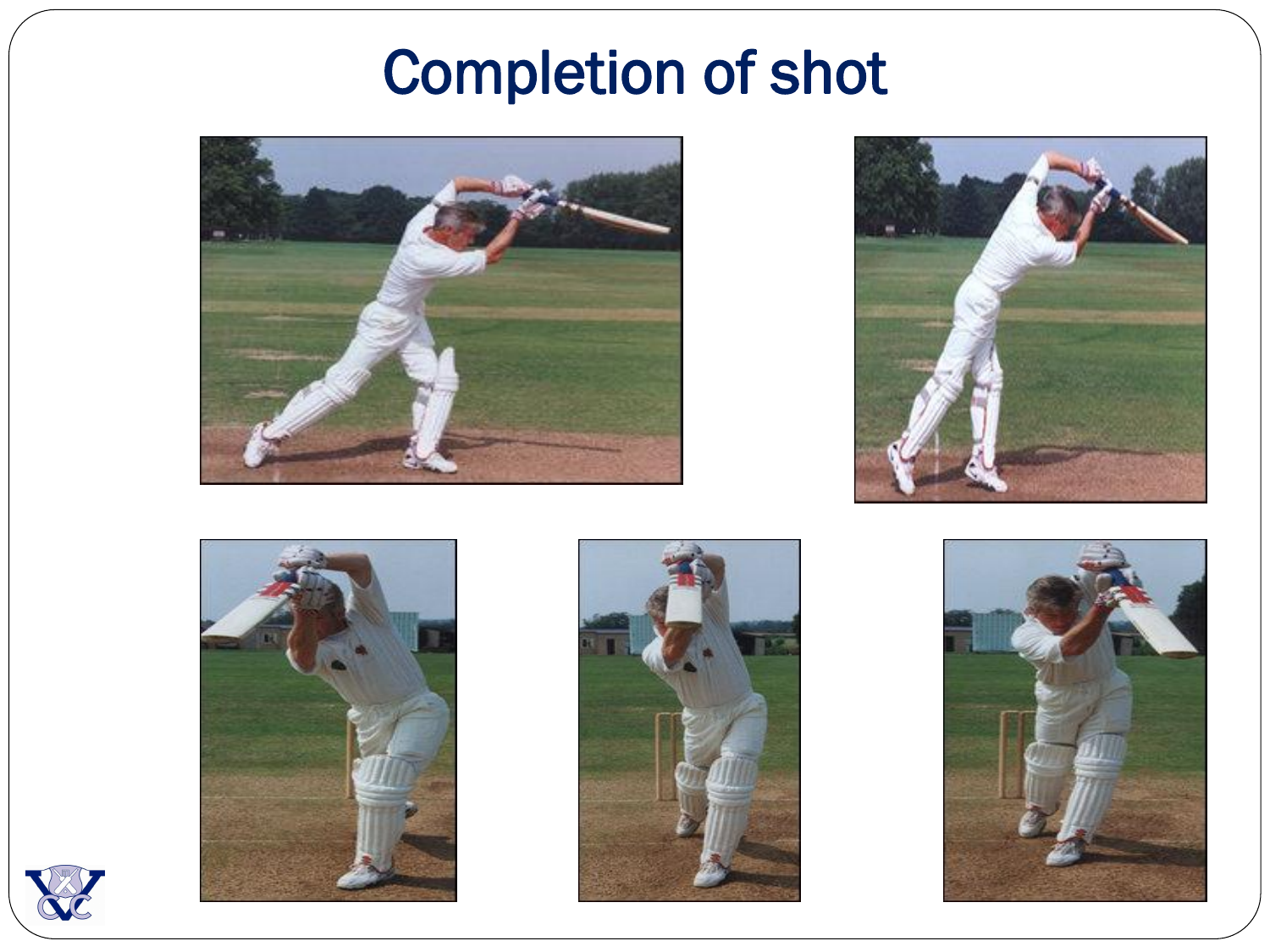# Coaching Technique

When coaching technique it is important to:

- Use target areas that supplement the technical input you are giving to a player. (Target areas can help to identify positive
- improvement or flaws in technique.)
- Show a player the Correct Shapes (Demonstrate)
- Give the player verbal explanations & stress the benefits of the correction
- Get the player to shadow shots so they can feel the correct technique.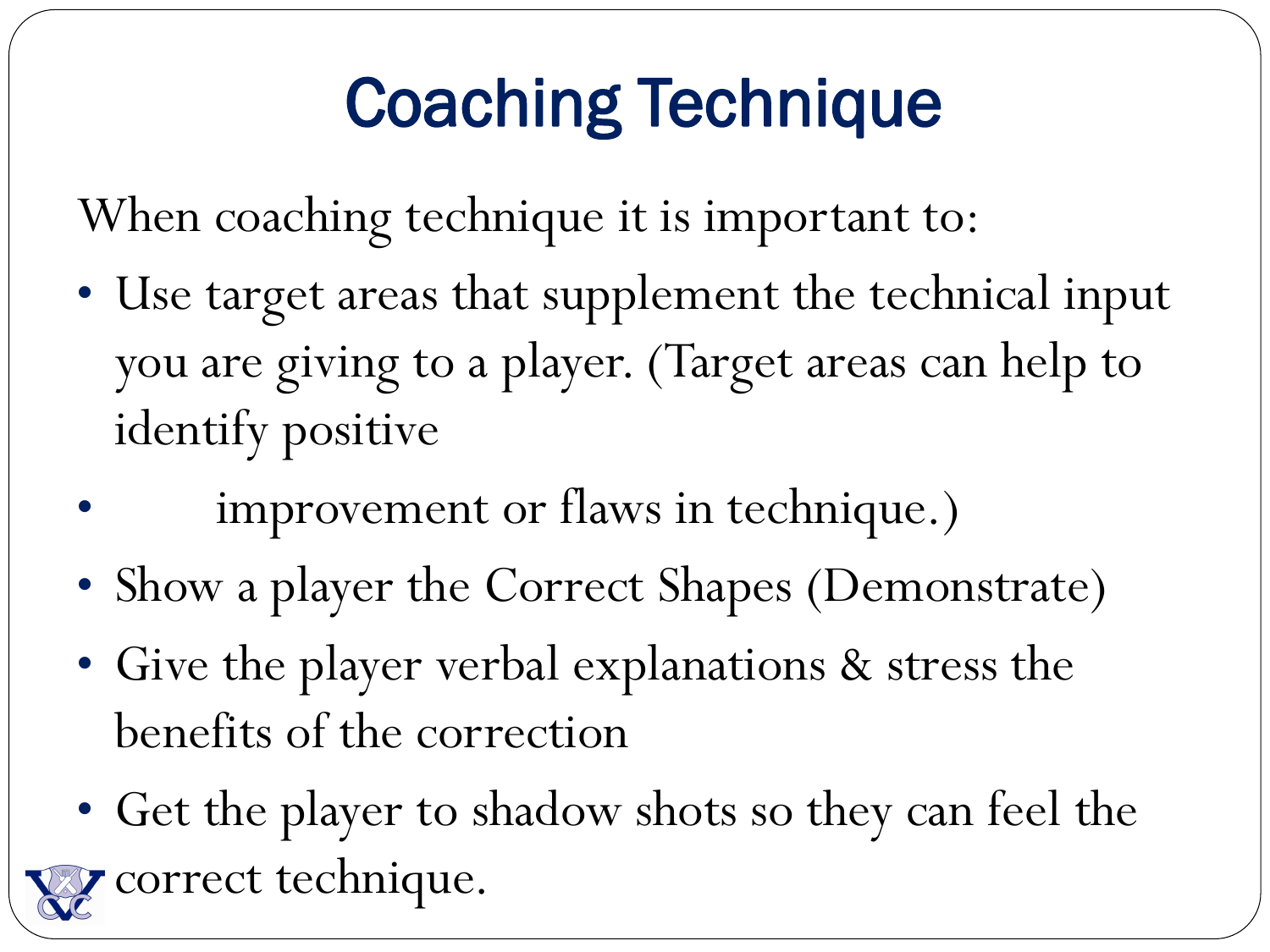## Programming a player with audio running commentary.

Why?

- Coach constantly reminds player when they make a mistake.
- Player begins to spot mistake themselves.
- Coach give expert advice on the correction.
- Player understands and learns how to self correct.
- Player learns what perfection looks and feels like and knows how to reproduce it.
- Coach passes all his/her knowledge and experiences on to the player very quickly so player becomes self sufficient in their own development.
- Coaches high standards are quickly passed on to player.
- Player has repetition of best practice and therefore messages to the muscle memory are clear and development of technique is fast.

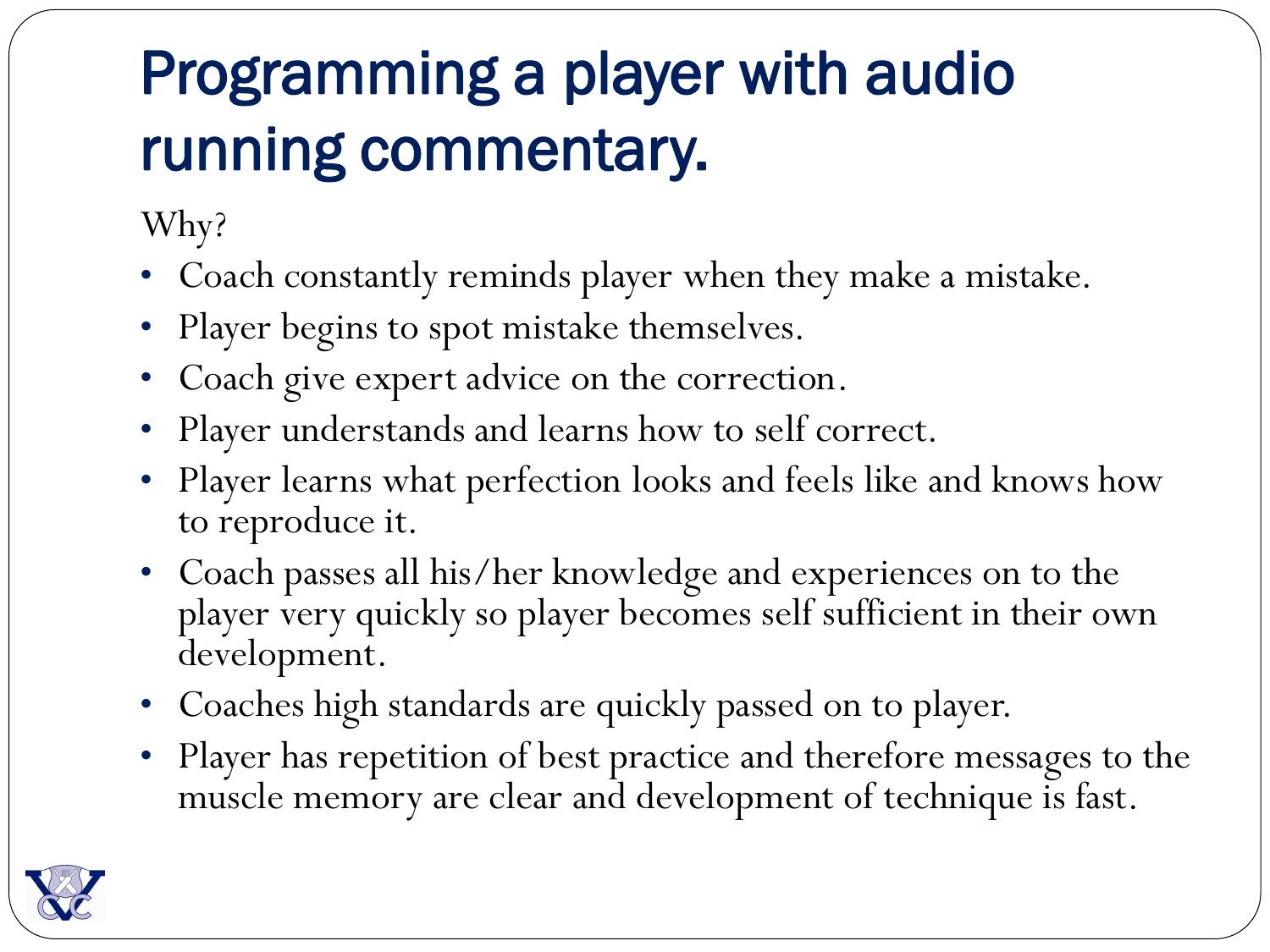### Perfection when Grooving

- It is important to strive for perfection when grooving.
- Never let a player play a technically flawed shot without giving the correction.
- After the correction work with that player to get back to perfection.
- The more detailed you are as a coach correcting technique the higher the players technical standards become and the more they learn about their own technique.
- Repetition is important to develop a shot only when each repetition is perfectly correct.
- Grooving flawed technique is counter productive.

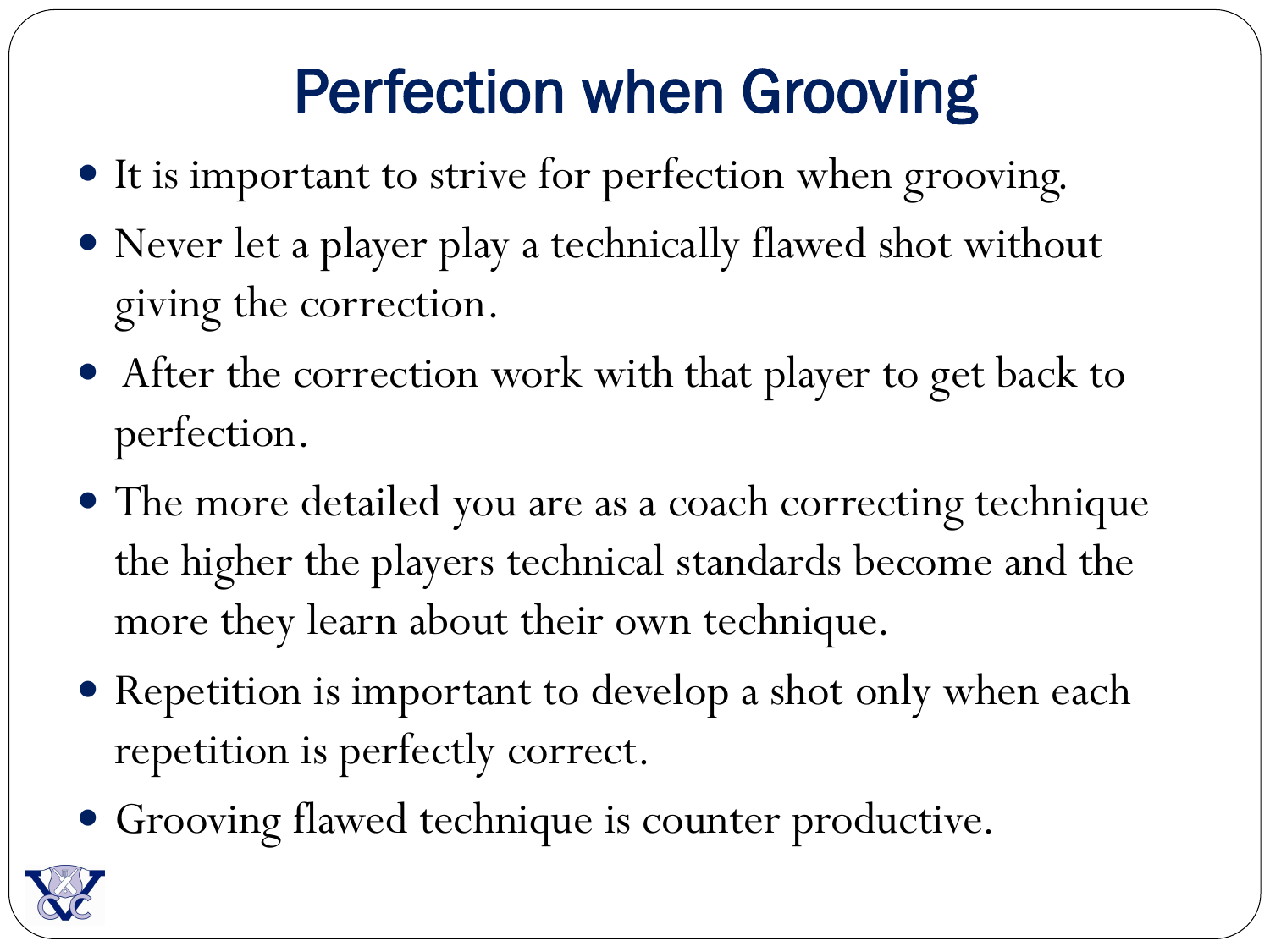# Challenging the New Technique

• Once Technique has been reconstructed it must then be challenged and put under pressure.

HOW?

- Increase the pace
- Introduce a different angle
- Introduce a type of swing or spin
- Introduce a conditioned game practice ( Survival or Various run Chase targets )

If you have a good technique it is easier to survive challenging spells of bowling and also to deliver a wider variety of game plans successfully.

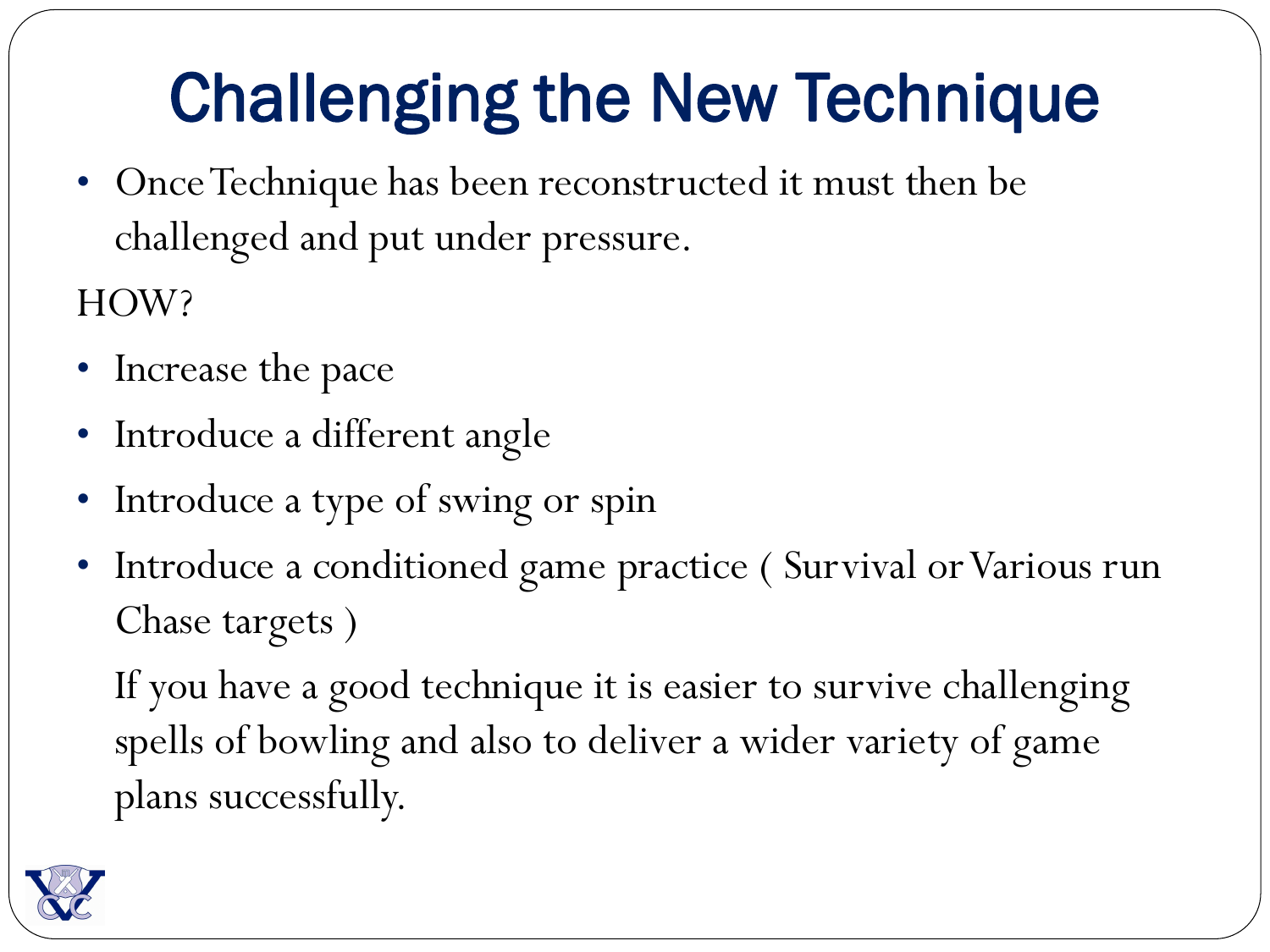# Once players have the tools of good technique they can begin to express themselves within their game plans.

- The Coaches job is to lead the process of Constructing a players technique.
- The players job is to lead the development of their game plans with input from the coach.
- Through experiences of success and failure in pressurised match situations the player will work out what game plans he or she is most comfortable with.

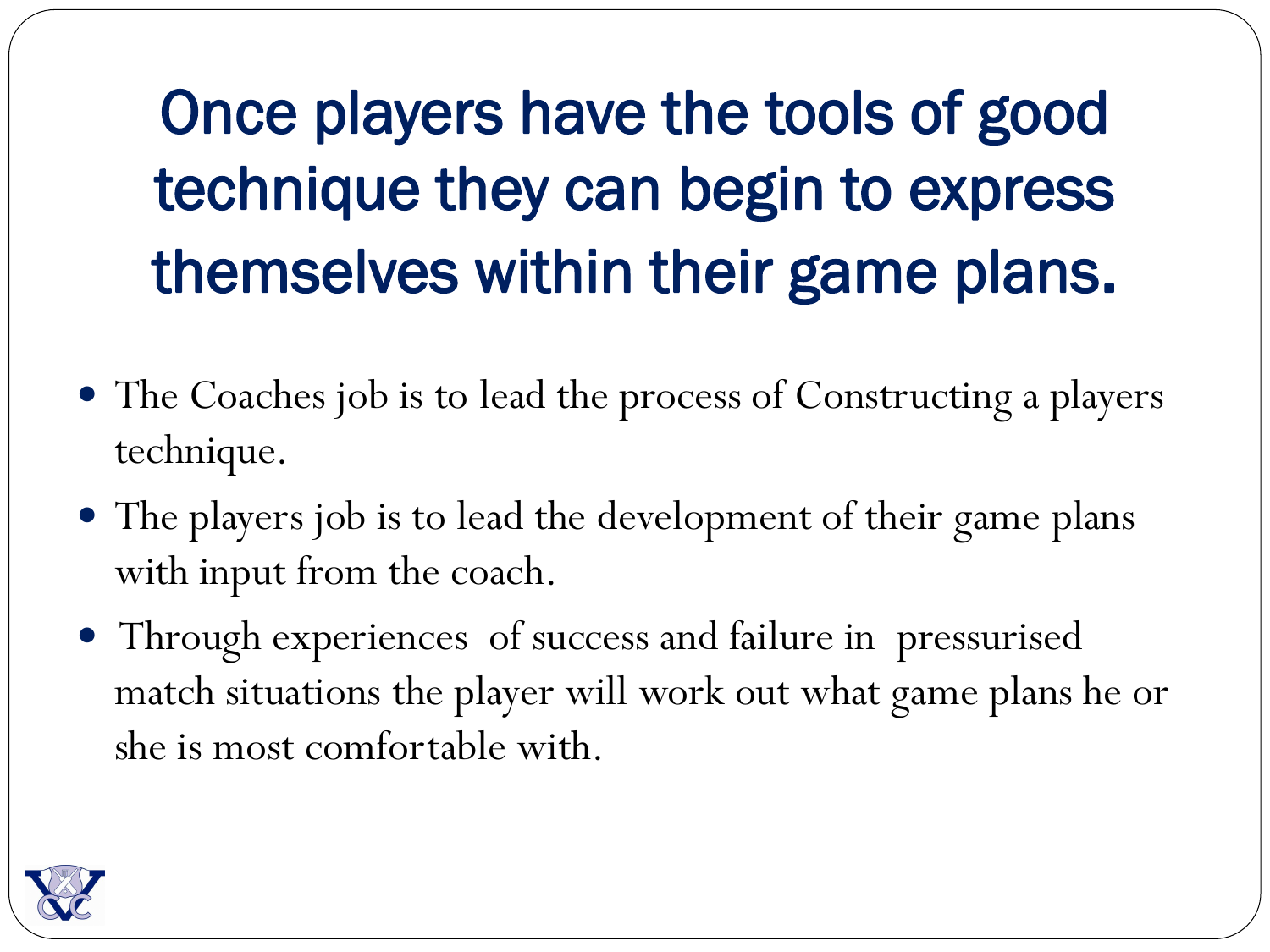### There is only one way to play a technically perfect shot.

- This means there are no mixed messages and coaches and players all have the same information to work with.
- Simplicity is the goal.
- Lets make Robots of correct technique so batting looks and becomes more natural and efficient.
- Robots give the correct information perform efficiently and this equates to good performances.

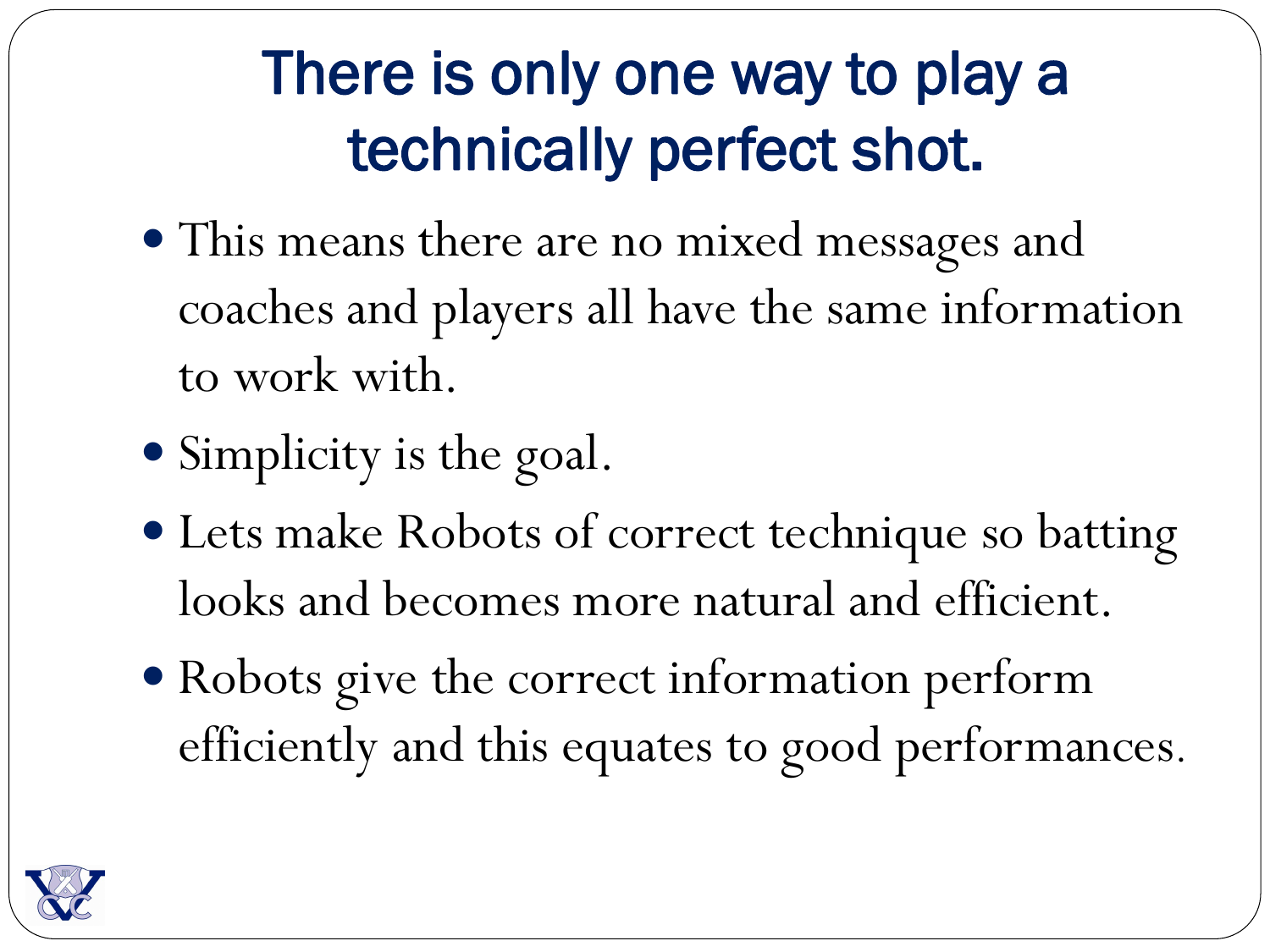# TECHNIQUE IS THE KEY TO DELIVERING A WIDE VARIETY OF GAME PLANS **SUCCESSFULLY**

- Technique gives you a wide variety of game plan options.
- Technique is the key to surviving challenging spells of bowling.
- Technique helps you play the swinging and turning delivery effectively
- Technique is the key to consistency
- Technique is the key to match-winning innings
- Technique gives you confidence and self-belief

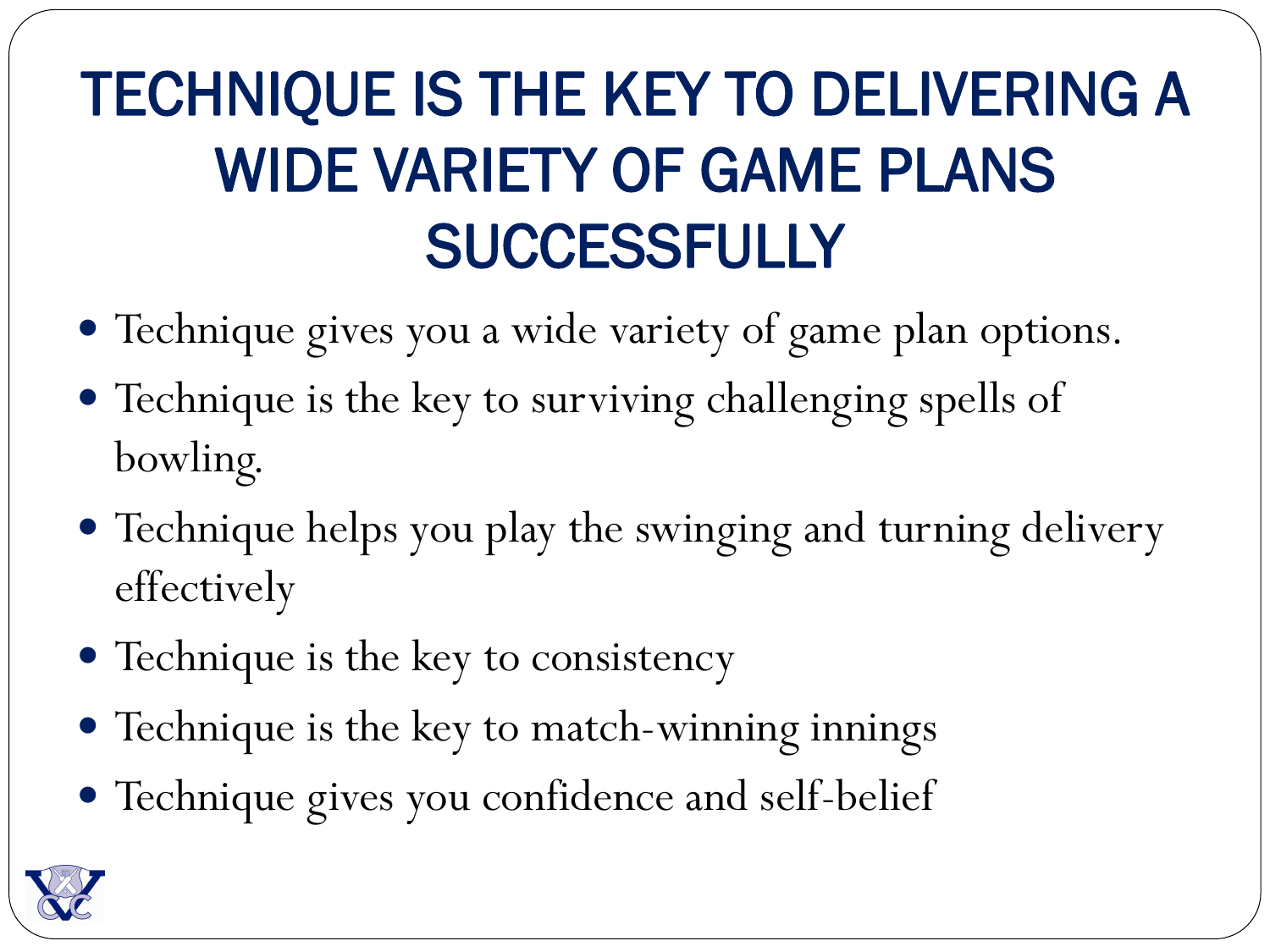### CONSISTENT AND POSITIVE PERFORMANCES DEMAND MASTERY OF THE CORRECT TECHNIQUE TO PRODUCE THE BASIC SHOTS

- Once technical mastery is achieved it must be regularly serviced and maintained.
- Only when this is done does the mental side of batting become of paramount importance
- The mentally strong players who can handle pressure will become the best players.
- "In extreme situations, the entire universe becomes our foe; at such critical times, unity of mind and technique is essential - do not let your heart waver!" [Morihei Ueshiba](http://www.brainyquote.com/quotes/quotes/m/moriheiues183879.html)

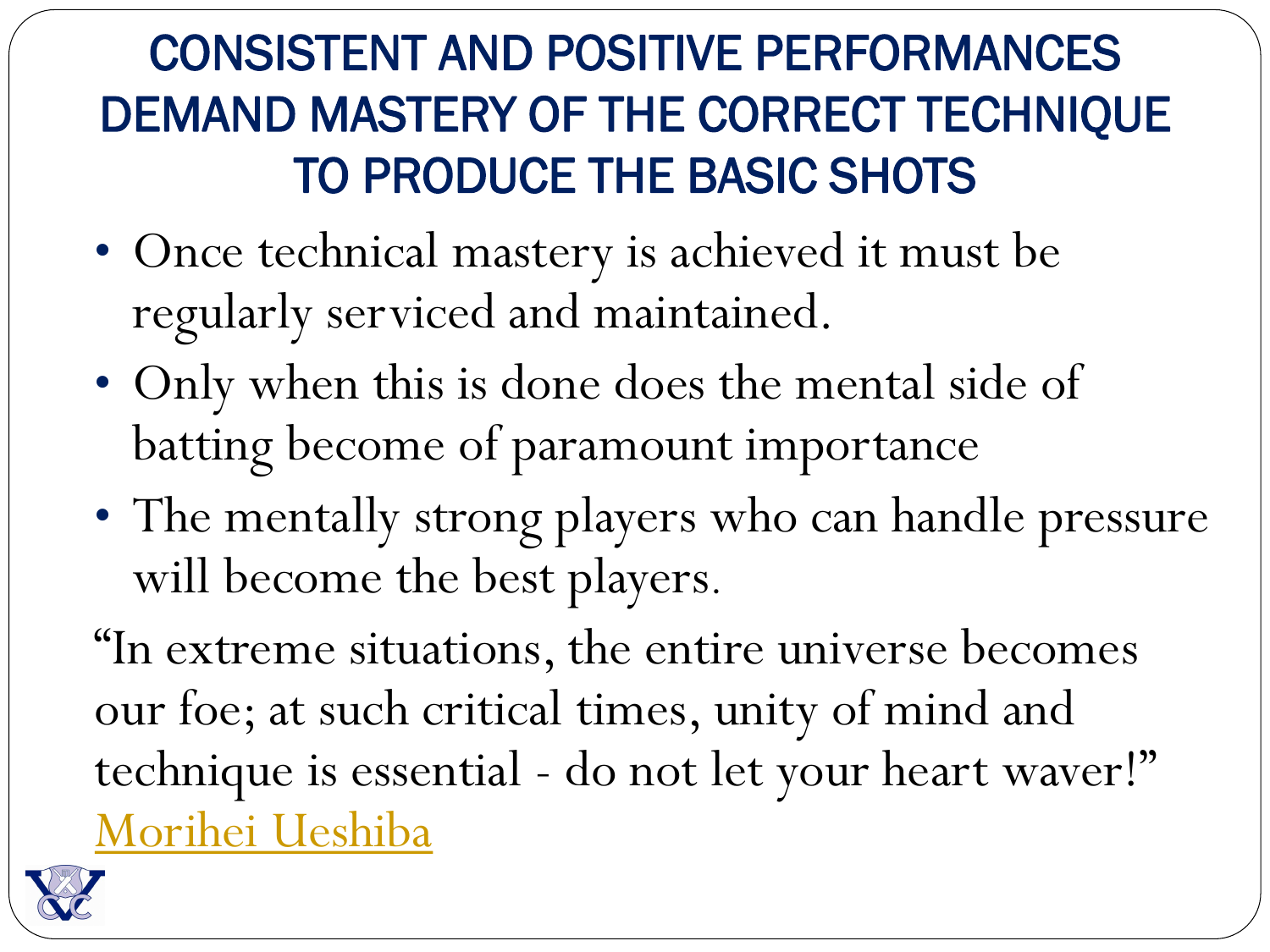# ROBOTIC TECHNIQUE VERSUS **CREATIVITY**

- These are COMPLEMENTARY
- To be creative and innovative in delivering your game plans successfully, the player MUST have the systems of a mechanically sound basic batting technique.
- Players need to be precise and detailed when constructing these basics
- They need to be striving for perfection, hardwiring these basics into their game through robotic repetition.
- This robotic repetition over time will begin to flow until the basics become natural and flow.
- Once this has been achieved players can be creative and innovative within their individual flare.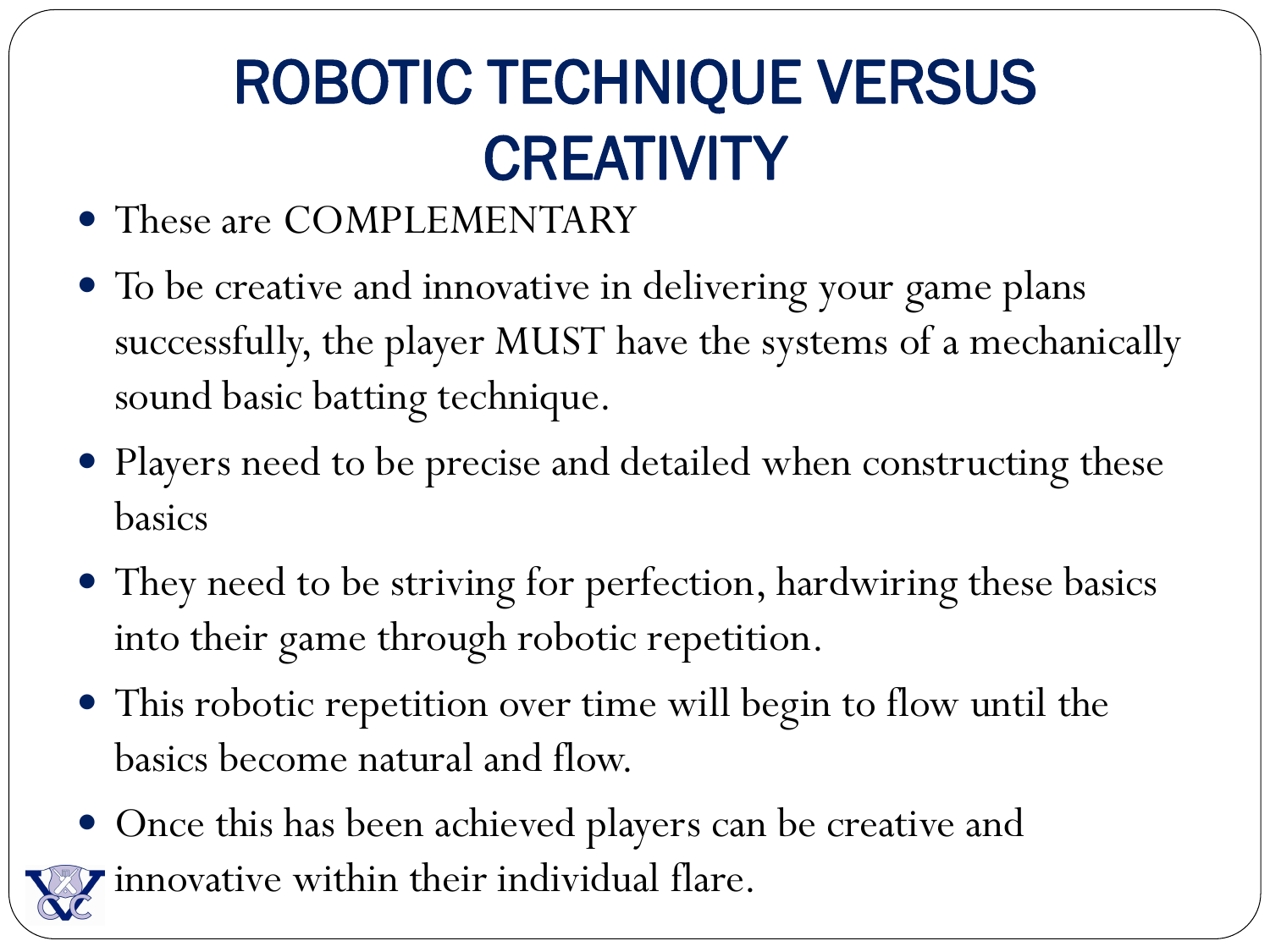### Beyond Technique

Coaching cricket is the art of channelling passion for the game into technical mastery, so that in key moments players become better than their technique

 And there is a time where you can be beyond yourself. You can be better than your technique. You can be better than most of your usual ideas. And this is a whole other category that you can get into.

[Dave Brubeck](http://www.brainyquote.com/quotes/quotes/d/davebrubec261196.html)

 Great dancers are not great because of their technique, they are great because of their passion. [Martha Graham](http://www.brainyquote.com/quotes/quotes/m/marthagrah133358.html)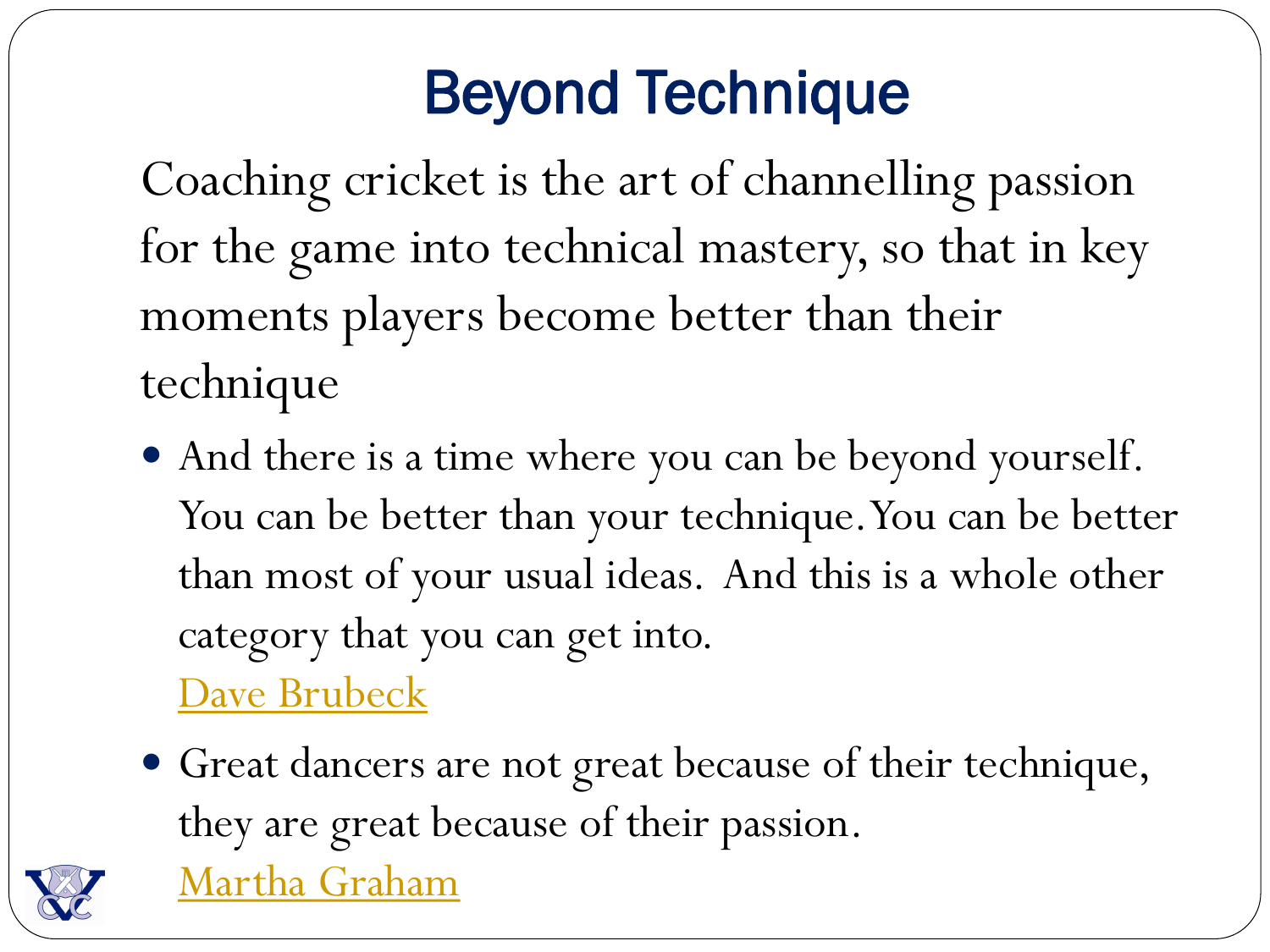### The good coach: listening to the 'voice' of the cricketer

When I had my first voice lesson I was 15 years old. And I had a really good teacher. This is what made all the difference. A good teacher will teach you the technique, but also how to listen to your voice. [Cecilia Bartoli](http://www.brainyquote.com/quotes/quotes/c/ceciliabar202848.html)

> Great Players are Great Practisers Gary Palmer ?

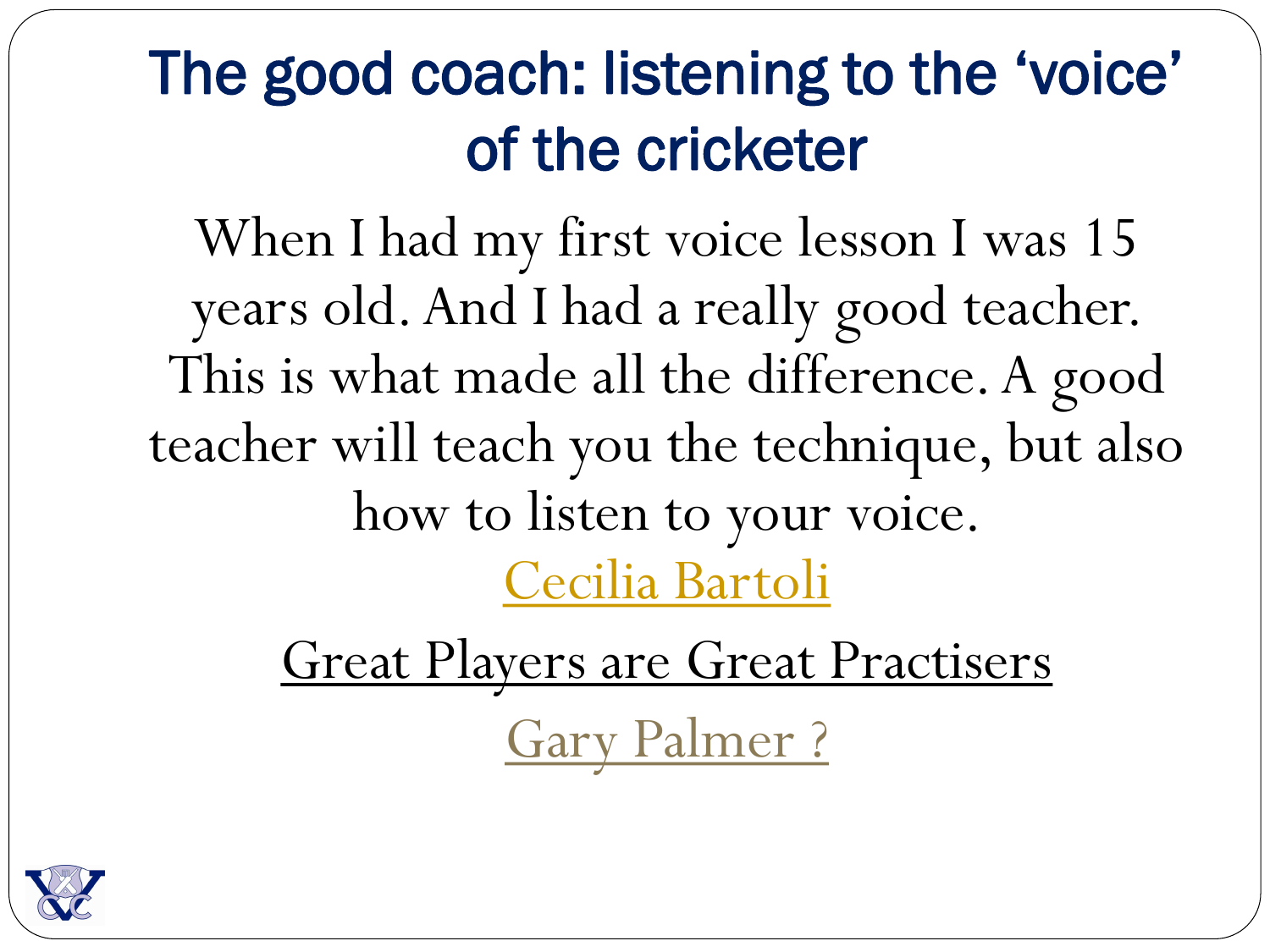# Measuring Kit for the - A,B.C'S

• ALIGNMENT - <del>Contract Contract Contract Contract Contract Contract Contract Contract Contract Contract Contract Contract Contract Contract Contract Contract Contract Contract Contract Contract Contract Contract Contract </del>

Aligning the Bat path and body to target area, using straight line

 BALANCE - Tram lines to vertically measure balance I.E Alignment of Head , Hands & Feet ( Vertical Lines)

• COMPLETION OF SHOT.



Diamond Shape made by arms, from backswing to full completion of Shot. (Diamond  $=$  area with in arms)

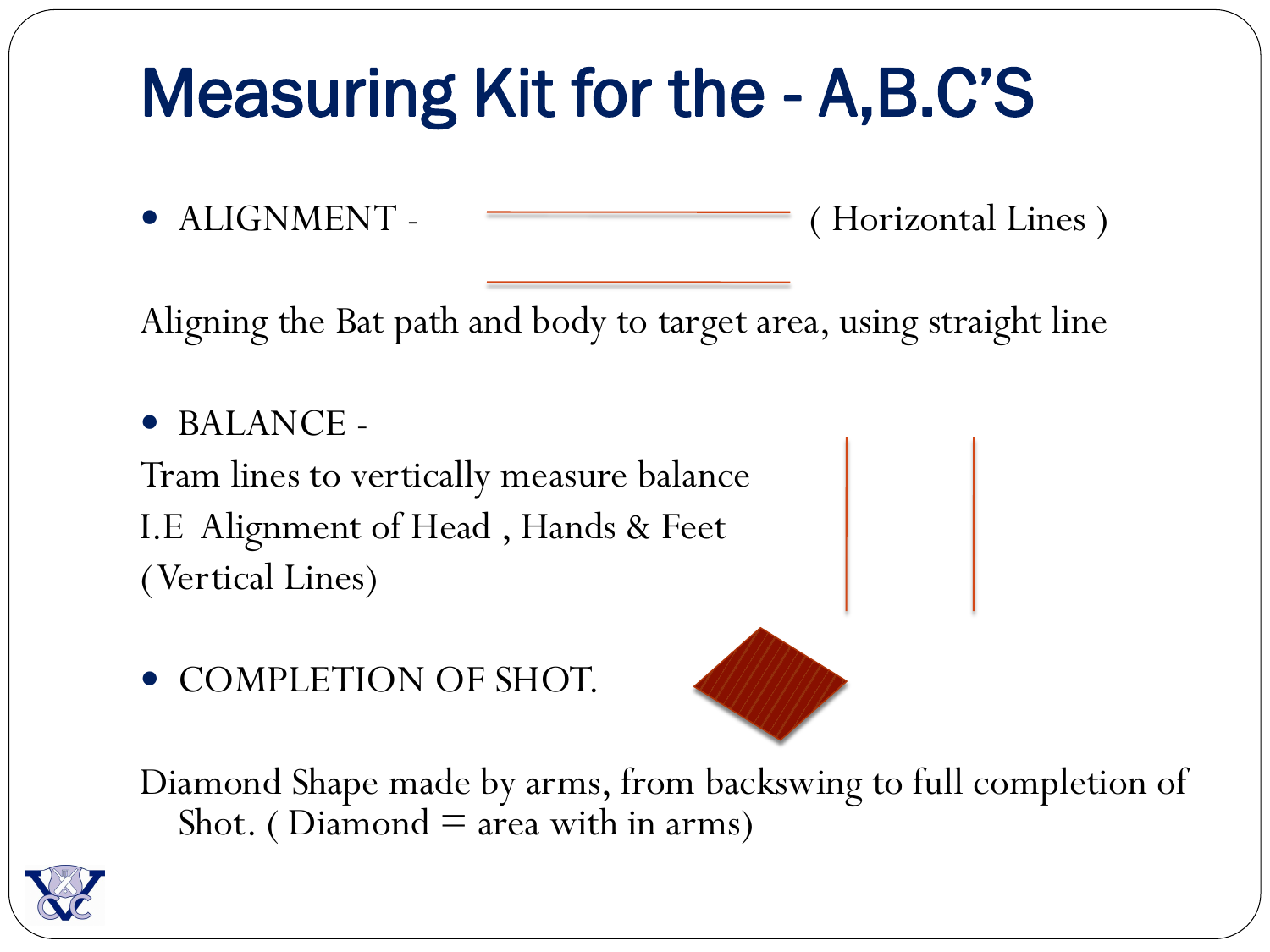### Identifying the A,B,C'S



Alignment Horizontal Lines



#### Completion – Diamond Shape





#### Balance Vertical lines

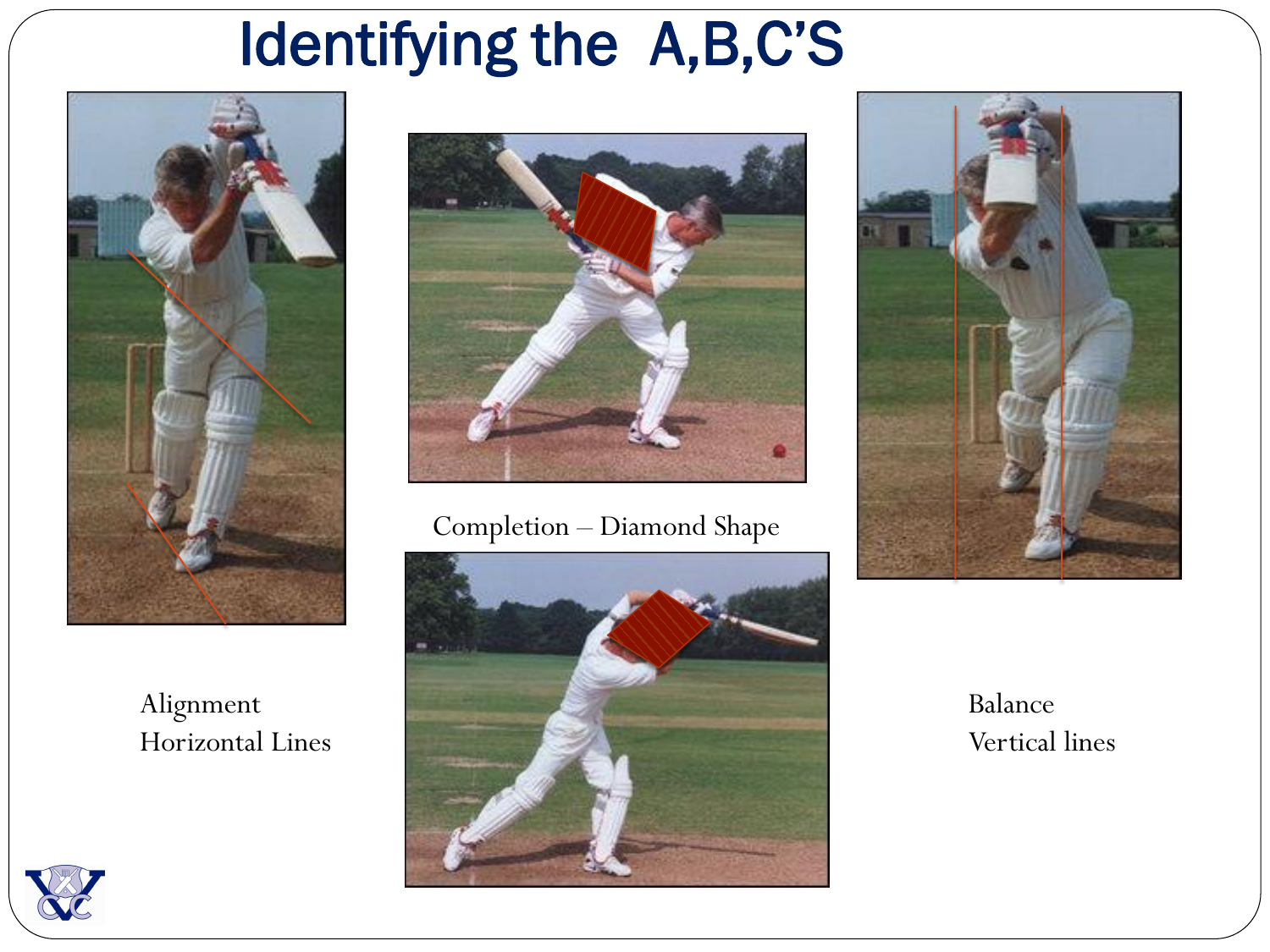# Perfection

- If you are always searching for perfection, its never going to be far away.
- Aim for perfection, but don't expect to achieve it completely then you will stay motivated.
- If you expect total perfection all the time you will be setting an unrealistic goal that you will never achieve and this will lower your energy, enjoyment levels and overall motivation.
- Aim to be close to perfection but don't touch it, keep a very small distance.
- The best chance of Achieving perfection is by not aiming for 100%